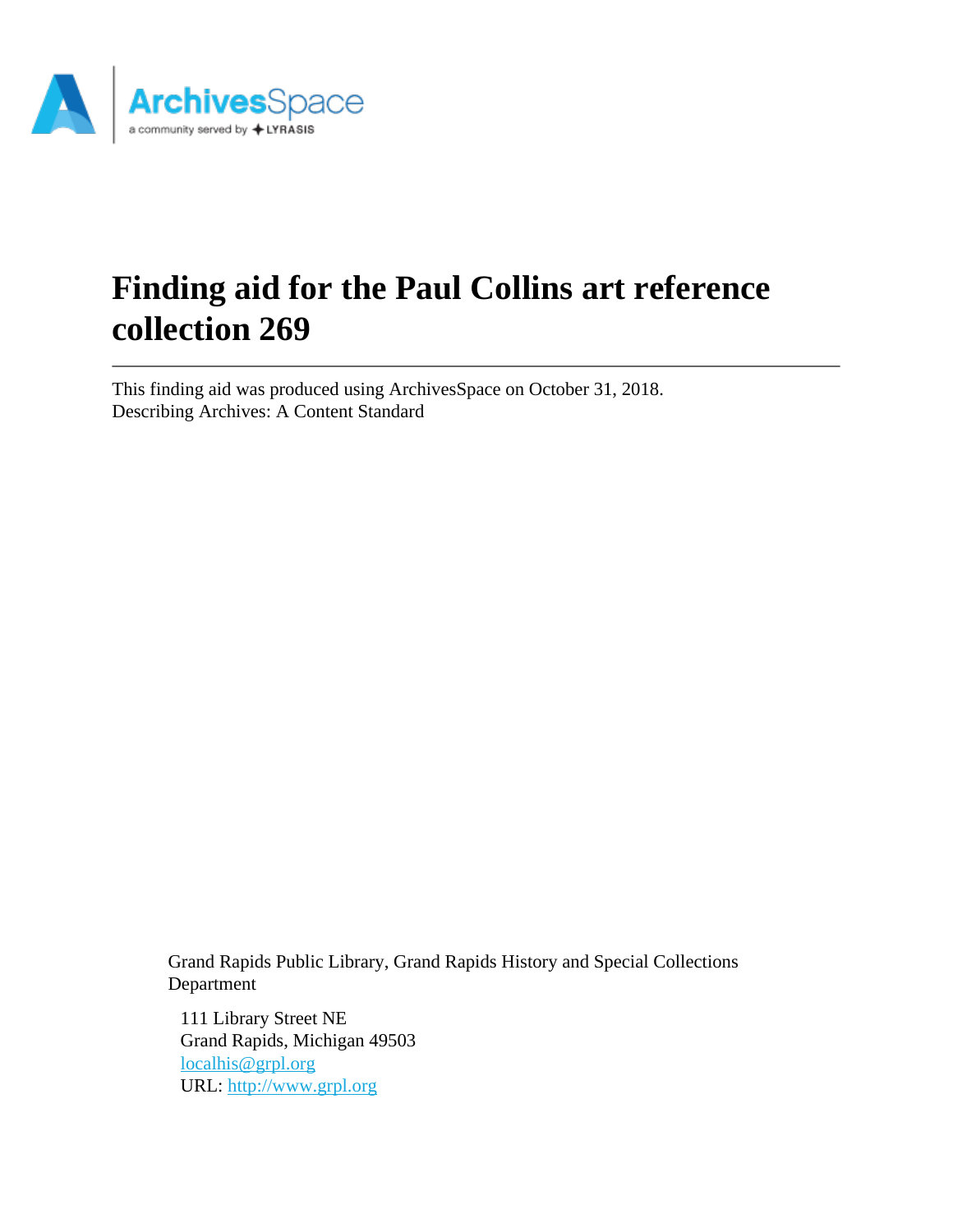# <span id="page-1-0"></span>**Table of Contents**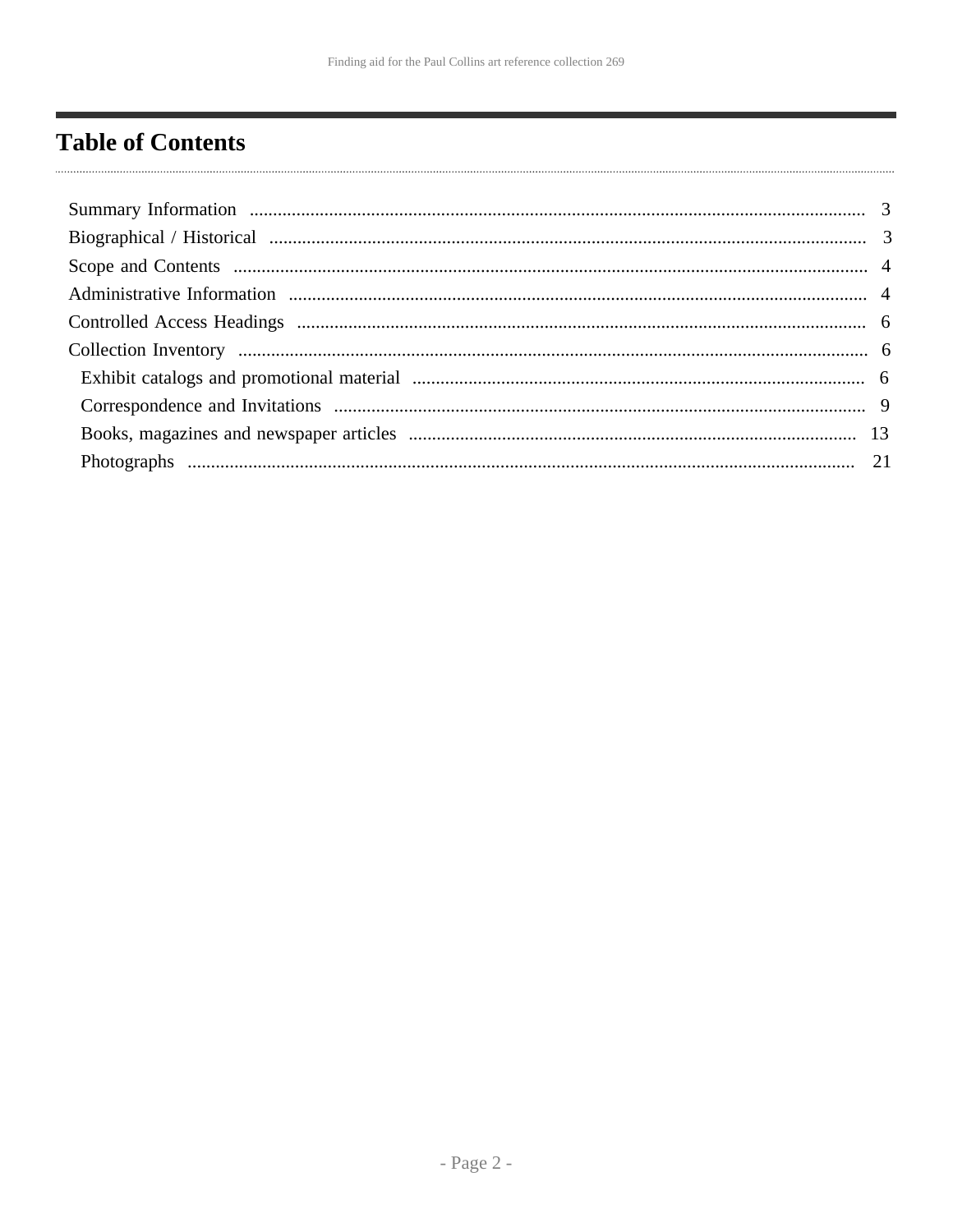### <span id="page-2-0"></span>**Summary Information**

| <b>Repository:</b><br><b>Creator:</b> | Grand Rapids Public Library, Grand Rapids History and Special<br><b>Collections Department</b>                                                                                                                                                                                                                                                                                                                                                                                                             |
|---------------------------------------|------------------------------------------------------------------------------------------------------------------------------------------------------------------------------------------------------------------------------------------------------------------------------------------------------------------------------------------------------------------------------------------------------------------------------------------------------------------------------------------------------------|
|                                       | Collins, Paul                                                                                                                                                                                                                                                                                                                                                                                                                                                                                              |
| <b>Title:</b>                         | Paul Collins art reference collection                                                                                                                                                                                                                                                                                                                                                                                                                                                                      |
| ID:                                   | 269                                                                                                                                                                                                                                                                                                                                                                                                                                                                                                        |
| Date [inclusive]:                     | 1969-2010                                                                                                                                                                                                                                                                                                                                                                                                                                                                                                  |
| <b>Physical Description:</b>          | 6 Linear Feet 12 total boxes                                                                                                                                                                                                                                                                                                                                                                                                                                                                               |
| Language of the<br><b>Material:</b>   | English                                                                                                                                                                                                                                                                                                                                                                                                                                                                                                    |
| Abstract:                             | Paul Collins (b. 1936) is an American realist painter who resides<br>in Grand Rapids, Michigan. The collection includes biographical<br>information, newspaper clippings and photographs of Collins as<br>well as exhibit catalogs, ephemera and books illustrated by Collins.<br>Additionally, there are several original art works by Paul Collins in the<br>Grand Rapids Public Library art holdings. This collection would be of<br>particular interest to those researching African American artists. |

**^** [Return to Table of Contents](#page-1-0)

# <span id="page-2-1"></span>**Biographical / Historical**

Paul Lamar Collins was born in Muskegon, Michigan in 1936 and raised in Ada, Michigan. He later graduated from Ottawa Hills High School in Grand Rapids. Paul began drawing as a youth and was influenced by the black poet and painter Randy Brown. Brown and Collins eventually went into the advertising business together, forming Ran-Col Associated, where Collins did sign painting. A self taught artist, his break through is said to have been when commissioned to paint the actor Steve McQueen by McQueen's wife, Neile Adams. Collins became known to the leaders of the Grand Rapids based Amway Corporation, Richard M. DeVos and Jay Van Andel. With their financial backing, he went to West Africa for two years in the early 1970s. The result was the exhibit Black Portrait of an African Journey, in which he depicted the people of Senegal.

In 1975 Collins became the first African American to paint the portrait of an American president. He created an eighteen foot mural depicting Gerald R. Ford's life, which was permanently installed at the Kent County International Airport in November 1976. Following this, Collins created a piece in the collaborative series, The Great Kings of Africa, which was used in the Budweiser ad campaigns of the Anheuser-Busch Company.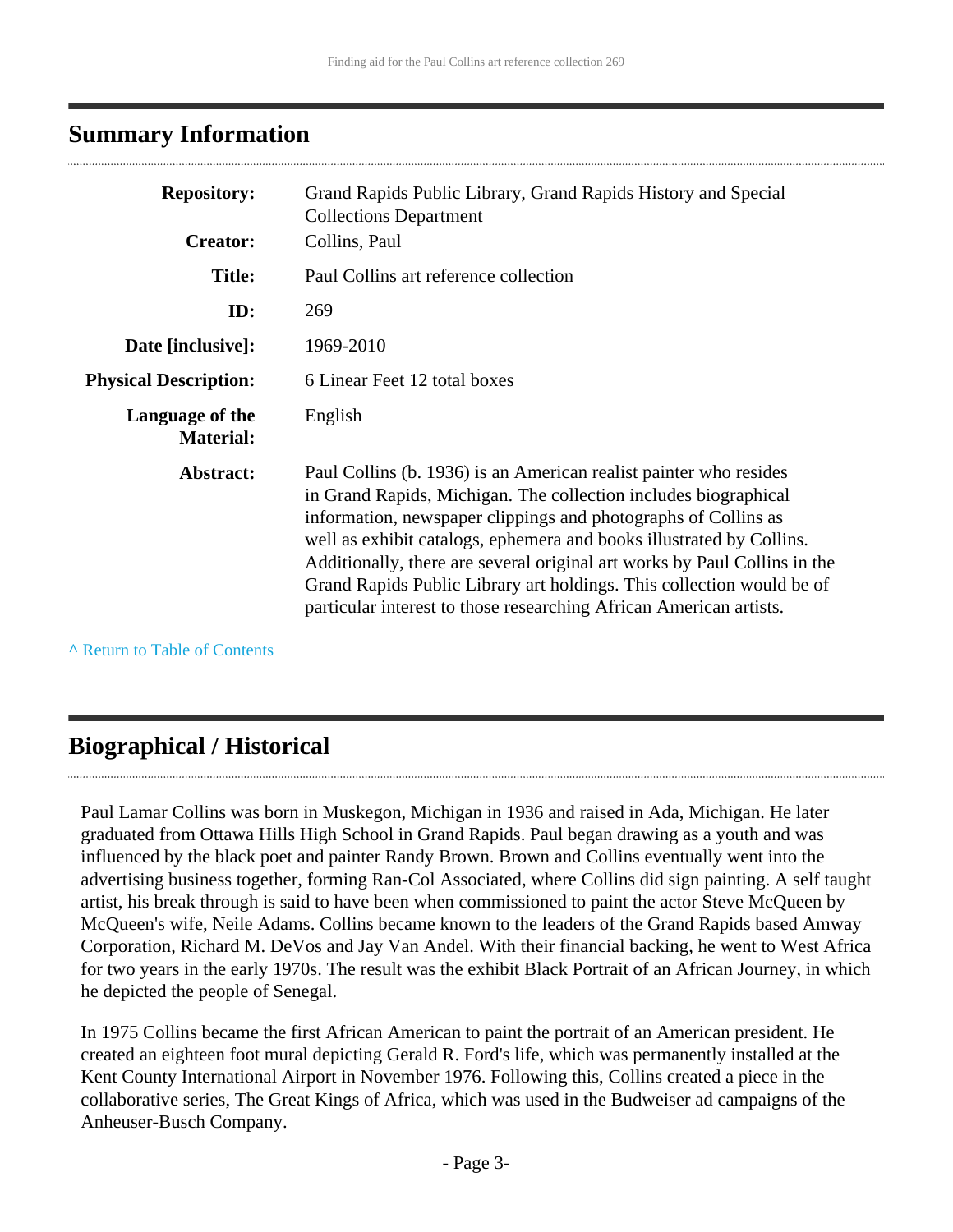Collins completed the following commissioned collections of works including Black Portrait of an African Journey (Senegal and Gambia), Other Voices: A Native American Tableau (Pine Ridge and Rose Bud Reservation), Children of Harlem (Harlem, New York), Special Olympics (United States), Great Beautiful Black Women (United States), Famous Moments in the History of the United States of America, America At Work, Voices of Israel, Kenya in the Beginning, American Portrait of Japan, Who is Key West, Embargo of the Angels (Cuba), and Portraits of Promise.

Two commissions to create national symbols came to Collins in the 1980s. Coretta Scott King asked Collins to design the Martin Luther King, Jr. Non-Violent Peace Prize Medal and, in 1982, NASA selected Collins to design the logo for the space shuttle Challenger VII.

Collins has served and donated much of this time and his works to local charities, as well as to state, national and international endeavors, such as the United Negro College Fund, Cystic Fibrosis, Black History Month/Black Caucus Foundation in Lansing, Michigan, and the North American Indian Center.

Collins has a long list of exhibit credits and awards. His works hang in private and corporate collections, several in Michigan, but also throughout the world.

#### **^** [Return to Table of Contents](#page-1-0)

### <span id="page-3-0"></span>**Scope and Contents**

Paul Collins (b. 1936) is an American realist painter who resides in Grand Rapids, Michigan. This collection contains newspaper clippings and photographs of Collins as well as exhibit catalogs, ephemera and books illustrated by Collins. Additionally, the collection contains several original art works by Paul Collins which are housed in the Grand Rapids Public Library art holdings.

**^** [Return to Table of Contents](#page-1-0)

# <span id="page-3-1"></span>**Administrative Information**

#### **Publication Statement**

Grand Rapids Public Library, Grand Rapids History and Special Collections Department

111 Library Street NE Grand Rapids, Michigan 49503 [localhis@grpl.org](mailto:localhis@grpl.org) URL:<http://www.grpl.org>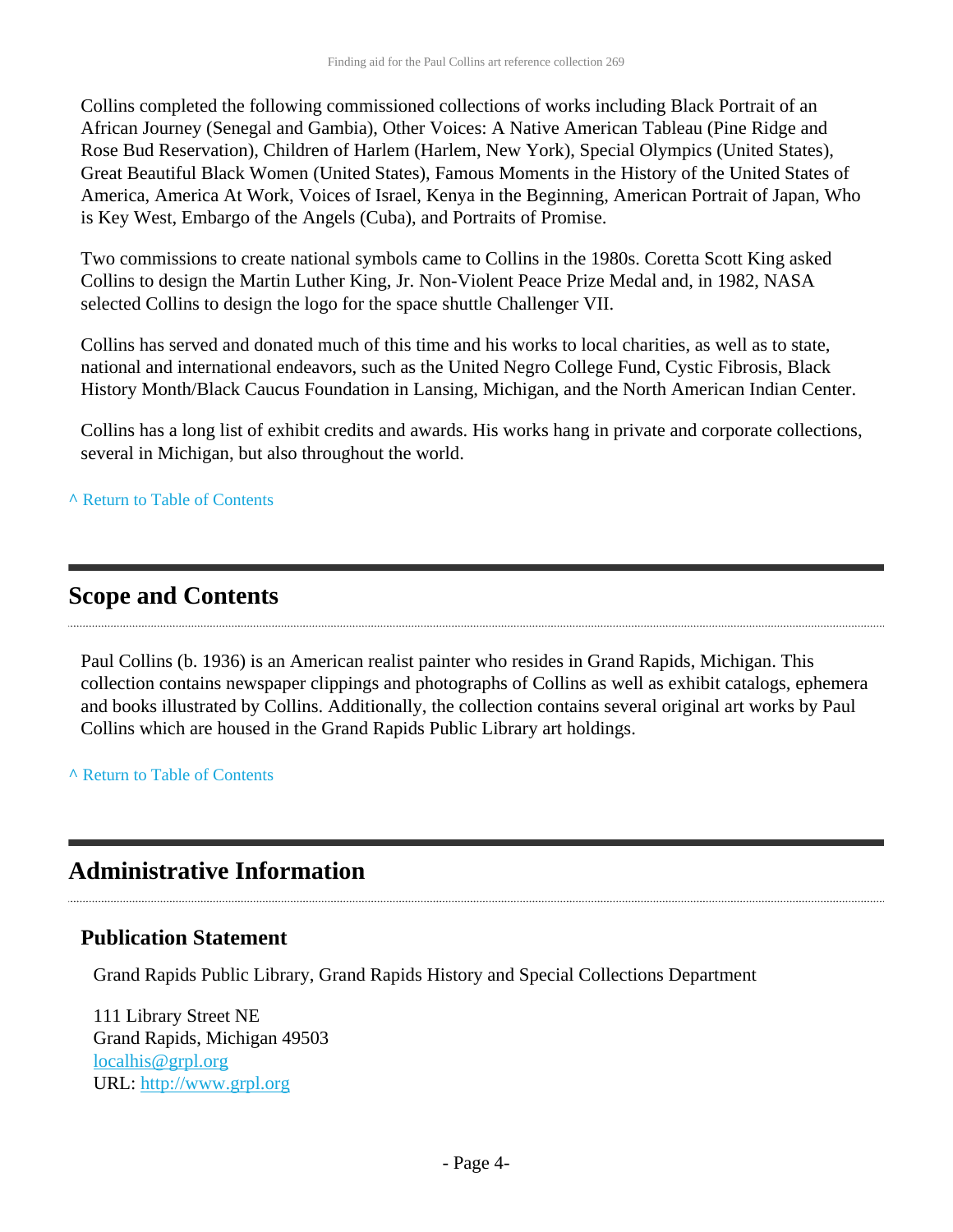### **Existence and Location of Originals**

The majority of Collins' framed works were received by Library Administration or by Deed to the Ryerson Library Foundation. Some items are hung within the GRPL Main Library. Others may be hung elsewhere in the Library system or stored in the Archives and Special Collections.

Meijer Gifts: 1993.1.1-7 Dec. 22 Ryerson Library Foundation

1993.1.1 Holy Eagle. Print.

1993.1.2 Summerfest. Print.

1993.1.3 Children in Hand. Print.

1993.1.4 Ibraham's Afrique. Print. Boy with broken bicycle.

1993.1.5 American at Work Series. Print. Two men, one w cap left, one w hard hat right, working with a cable.

1993.1.6 American at Work Series. Print.

1993.1.7 West African Girl At Window. Oil on Masonite.

1993.2.1 Dec. 27 Ryerson Library Foundation

1993.2.1 Joan Oil on Masonite.

Three items from the "Voices of Israel" series Source of gift unknown

Voices of Israel. Light of the Torah Oil

Voices of Israel. Angel of Auschwitz Oil

Voices of Israel. Armoir Bersheva. Charcoal?

Voices of Israel. Abdullah Mohtar. Print.

Voices of Israel. Brigadier General Amira Dotan. Oil.

7/23/2009

Dog & Boy. 2007.013

No Strings [Hands reaching for multicolored balloons] Print. 2007.091

### **Immediate Source of Acquisition**

The Paul Collins art reference collection was originally created from miscellaneous vertical file materials, moved to the archives to physically protect the exhibit catalogs and the ephemera found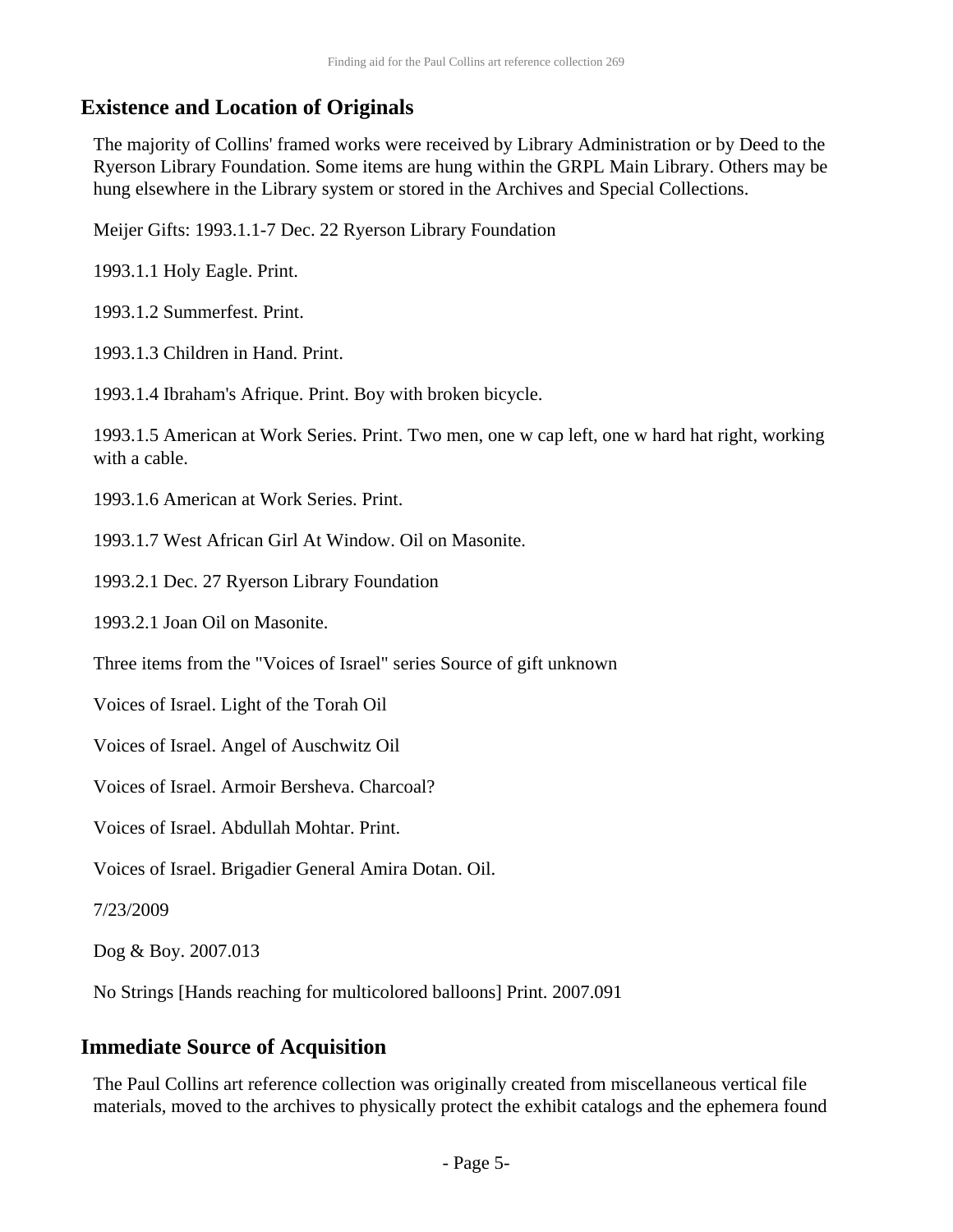there. Following this, in 2004 & 2005, Paul Collins and his wife donated more reference items to the collection.

Accession #: 00.[590].1 ; 2004.004 ; 2005.025 Donor: Paul Collins and various sources

### **Processing Information**

In 2018 the unprocessed material in this collection was added and the collection, in it's entirety, was reprocessed. A new finding aid was written. The original finding aid and inventory lists can be found in the collection.

**^** [Return to Table of Contents](#page-1-0)

# <span id="page-5-0"></span>**Controlled Access Headings**

- African Americans -- Michigan -- Grand Rapids
- Artists -- Michigan -- Grand Rapids -- Biography
- Grand Rapids (Mich.) -- History

# <span id="page-5-1"></span>**Collection Inventory**

### <span id="page-5-2"></span>**Exhibit catalogs and promotional material, 1970-2005**

Date [inclusive]: 1970-2005

| <b>Title/Description</b>                                                                         | <b>Instances</b> |          |
|--------------------------------------------------------------------------------------------------|------------------|----------|
| Paul Collins biography by Barbara Johnson                                                        | Box 1            | folder 1 |
| Original finding aid and inventory lists, 2009<br>Date: 2009                                     | Box 1            | Folder 2 |
| Biography, 1970<br>Date: 1970                                                                    | Box 1            | Folder 3 |
| "Paul Collins, The Humanist Portrait", 1976<br>Date: 1976                                        | Box 1            | Folder 4 |
| Exhibition Catalog Great Beautiful Black Women, 1978<br>Date: 1978                               | Box 1            | Folder 5 |
| Biography published by Johnson Products in conjunction with<br>Great Beautiful Black Women, 1979 | Box 1            | Folder 6 |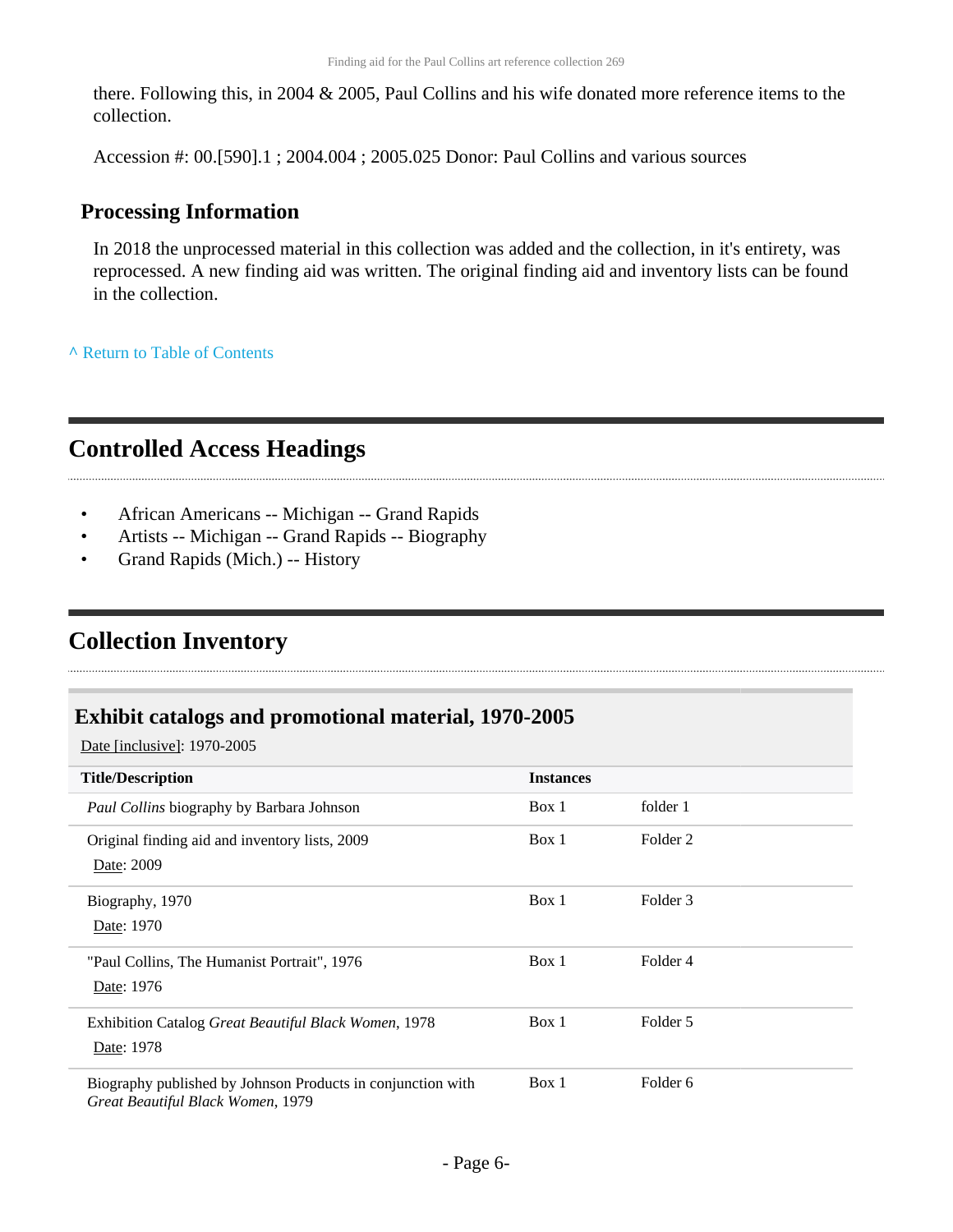| Exhibition Catalog Images of Life: Drawings by Paul Collins,<br>1988       | Box 1 | Folder <sub>7</sub> |
|----------------------------------------------------------------------------|-------|---------------------|
| Date: 1988                                                                 |       |                     |
| "Portrait of an Artist" produced in conjunction with Other Voices          | Box 1 | Folder <sub>8</sub> |
| Exhibit catalog America at Work, 1983<br>Date: 1983                        | Box 1 | Folder 9            |
| Exhibit catalog The Voices of Israel, 1988<br>Date: 1988                   | Box 1 | Folder 10           |
| Exhibit catalog American Portrait of Japan, 1992<br>Date: 1992             | Box 1 | folder 11           |
| Exhibit catalog Gerald R. Ford a man in perspective, 1976<br>Date: 1976    | Box 1 | Folder 12           |
| Exhibit catalog Other Voices                                               | Box 1 | folder 13           |
| Festival of the Arts program, 2000<br>Date: 2000                           | Box 2 | Folder 1            |
| Why We Can't Wait, University of Michigan Symposium, 1998<br>Date: 1998    | Box 2 | Folder <sub>2</sub> |
| Visions exhibit catalog, 1998<br>Date: 1998                                | Box 2 | Folder <sub>3</sub> |
| Japanese exhibit advertisement and exhibit description, 1997<br>Date: 1997 | Box 2 | Folder 4            |
| Dennis Archer portrait memorabilia, 1995<br>Date: 1995                     | Box 2 | Folder 5            |
| "4 Artists", 1989<br>Date: 1989                                            | Box 2 | Folder 6            |
| The Voices of Israel promotional material, 1989<br>Date: 1989              | Box 2 | Folder <sub>7</sub> |
| Press releases for The Voices of Israel Washington D.C. tour,<br>1989      | Box 2 | folder 8            |
| Date: 1989                                                                 |       |                     |
| Press release by Jewish Telegraphic Agency, 1988<br>Date: 1988             | Box 2 | folder 9            |
| "New Initiatives for the Arts Exhibitions", 1986                           | Box 2 | folder 10           |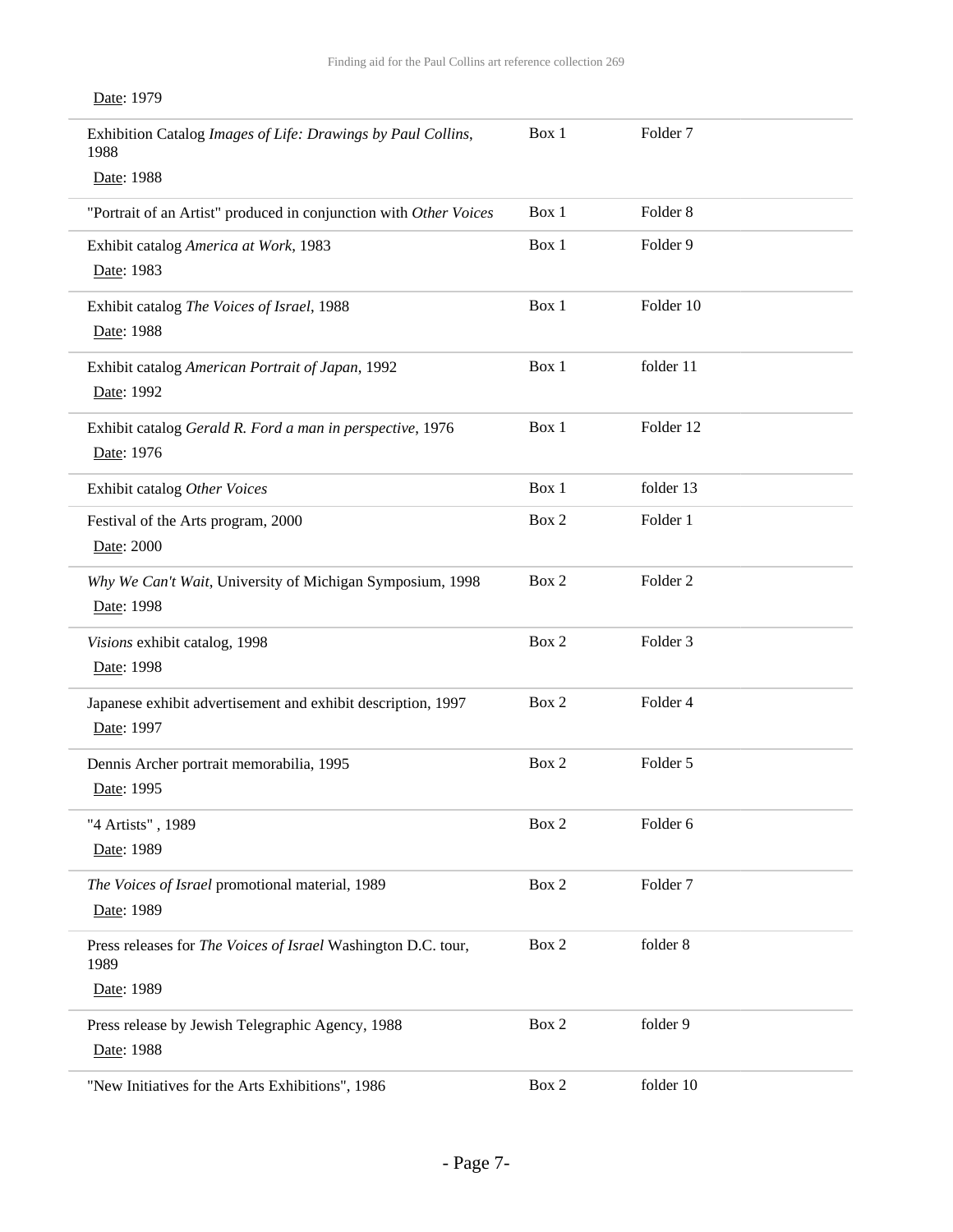| "The Bond" flyer, 1985<br>Date: 1985                                                   | Box 2 | Folder 11 |
|----------------------------------------------------------------------------------------|-------|-----------|
| East Congregation Church bulletin, 1983<br>Date: 1983                                  | Box 2 | Folder 12 |
| Space Shuttle "Challenger" info cards and envelopes, 1983<br>Date: 1983                | Box 2 | Folder 13 |
| Amway promotional packet, 1983<br>Date: 1983                                           | Box 2 | Folder 14 |
| Exhibition of Paul Collins from the Collection of John Barfield,<br>1981<br>Date: 1981 | Box 2 | Folder 15 |
| Gerald R. Ford mural press information, 1981<br>Date: 1981                             | Box 2 | Folder 16 |
| "Black Artist at Wounded Knee" exhibit at Ferris State, 1980<br>Date: 1980             | Box 2 | Folder 17 |
| Great Beautiful Black Women exhibition kit, 1978<br>Date: 1978                         | Box 2 | Folder 18 |
| Gerald R. Ford mural unveiling, transcribed remarks, 1976<br>Date: 1976                | Box 2 | folder 19 |
| Great Kings of Africa media information, 1981<br>Date: 1981                            | Box 2 | folder 20 |
| Great Kings of Africa advertisement, 1976<br>Date: 1976                                | Box 2 | folder 21 |
| Other Voices at Studio Museum in Harlem, 1976<br>Date: 1976                            | Box 2 | folder 22 |
| Exhibition at J.L. Hudson Gallery, 1973<br>Date: 1973                                  | Box 2 | folder 23 |
| Ngozi Mfg. Co. promotional material, 1973<br>Date: 1973                                | Box 2 | Folder 24 |
| "Showdown at Wounded Knee" by Paul Collins, Ebony Magazine,<br>1973<br>Date: 1973      | Box 2 | folder 25 |
| "Black Excellence" Push Expo '72 A Guide to Cultural Exhibits,<br>1972                 | Box 2 | Folder 26 |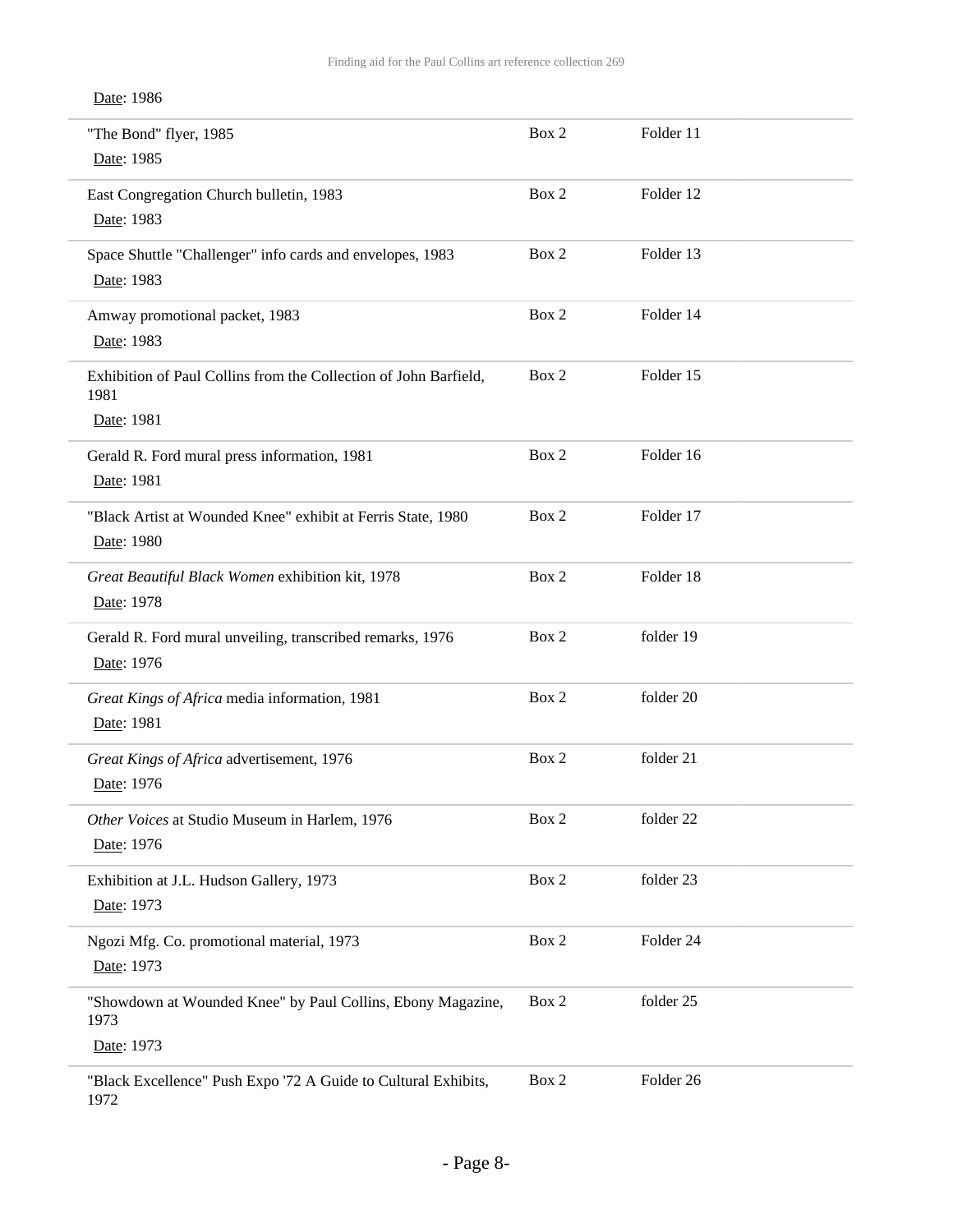| Black Portrait of an African Journey promotional material 1971,<br>1971<br>Date: 1971 | Box 2 | Folder 27            |
|---------------------------------------------------------------------------------------|-------|----------------------|
|                                                                                       |       |                      |
| Opening address at exhibition in Dakar, 1970                                          | Box 2 | Folder <sub>28</sub> |
| Date: 1970                                                                            |       |                      |
| Paul Collins bio from exhibit at The Art Center in Battle Creek,<br>МI                | Box 2 | Folder 29            |
| "le senegal, perspective d'un artiste"                                                | Box 2 | Folder 30            |
| Press release from The Association for Promotion Tourism in<br>Israel                 | Box 2 | Folder 31            |
| Washington D.C. publicity tour schedule                                               | Box 2 | folder 32            |
| "Ibrahima's Afrique"                                                                  | Box 2 | folder 33            |
| Black Portrait of an African Journey exhibition program signed<br>by Paul Collins     | Box 2 | Folder 34            |
| Buster Mathias, Sr. various materials                                                 | Box 2 | Folder 35            |
|                                                                                       |       |                      |

#### **^** [Return to Table of Contents](#page-1-0)

# <span id="page-8-0"></span>**Correspondence and Invitations, 1970-2005**

Date [inclusive]: 1970-2005

| <b>Title/Description</b>                                                      | <b>Instances</b> |                     |
|-------------------------------------------------------------------------------|------------------|---------------------|
| "Celebrating Artists and their Art", benefit invitation, -2005<br>Date: -2005 | $Box\ 3$         | Folder 1            |
| "An Evening with Paul Collins" invitation, -2005<br>Date: -2005               | $Box$ 3          | Folder <sub>2</sub> |
| Celebrity Cook-Off benefit, Spaulding for Children, -2003<br>Date: -2003      | $Box\ 3$         | Folder 3            |
| Letter from Marjorie Jacobson, Blue Cross Blue Shield, -2003<br>Date: -2003   | $Box\ 3$         | Folder <sub>4</sub> |
| "Everyday Celebrations" American Red Cross benefit, -2003<br>Date: -2003      | $Box\ 3$         | Folder 5            |
| Project Rehab's Black History luncheon, -2001<br>Date: -2001                  | $Box$ 3          | Folder <sub>6</sub> |
| World Visions exhibition, -1999                                               | Box 3            | Folder <sub>7</sub> |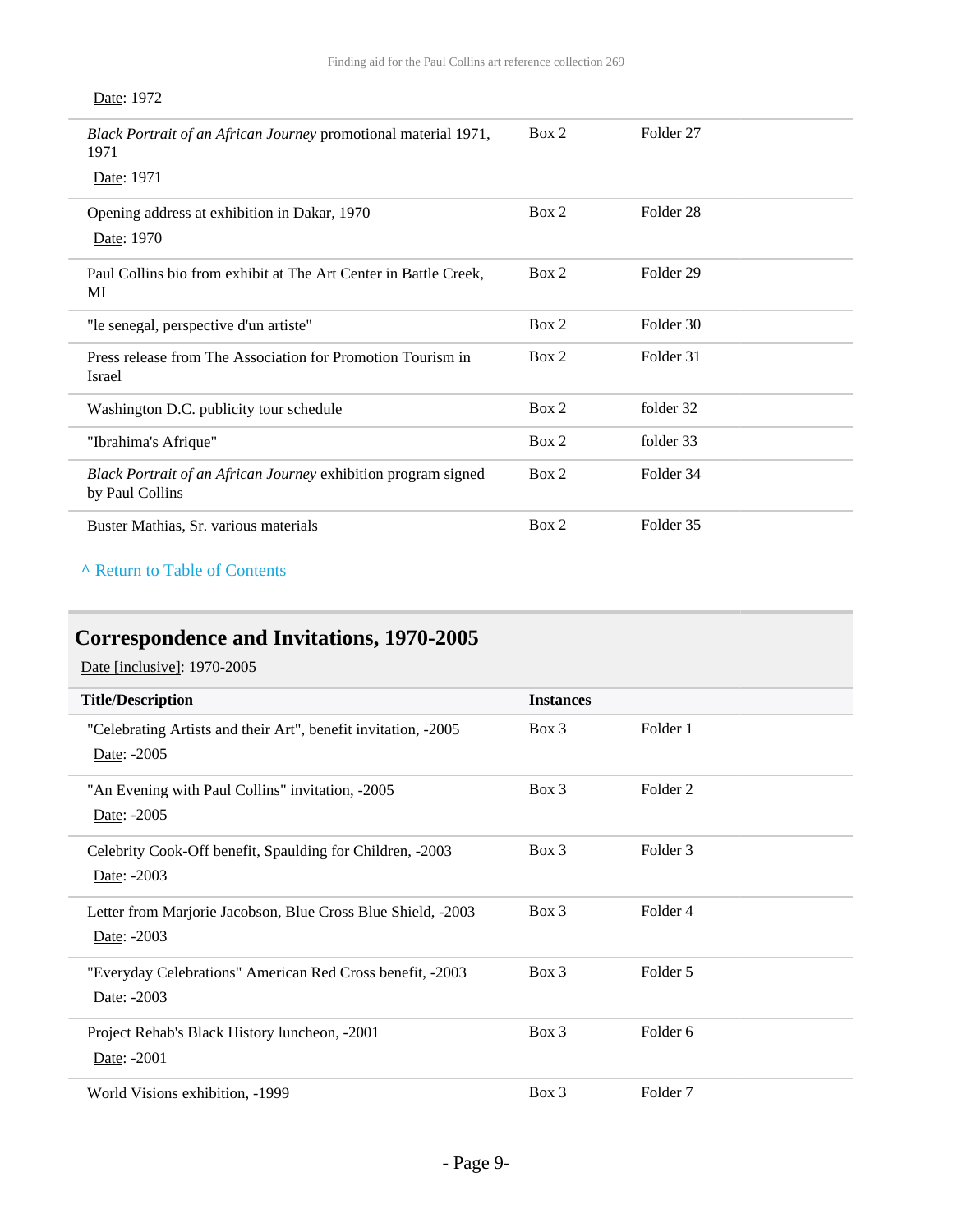| Correspondence and itineraries, Bosnia Herzegovina, -1998<br>Date: -1998                                    | Box 3 | Folder <sub>8</sub>  |
|-------------------------------------------------------------------------------------------------------------|-------|----------------------|
| Grand Rapids Ballet fundraiser, -1998<br>Date: -1998                                                        | Box 3 | Folder 9             |
| Letter from Mayor Moritsugu Tamada, City of Omihachiman,<br>$-1997$                                         | Box 3 | Folder 10            |
| Date: -1997                                                                                                 |       |                      |
| Giants Award banquet program, -1997<br>Date: -1997                                                          | Box 3 | Folder 11            |
| 75th Anniversary of the Idlewild Lot Owners Assoc., -1996<br>Date: -1996                                    | Box 3 | Folder 12            |
| Invitation to American Indian Art Show & Auction, -1996<br>Date: -1996                                      | Box 3 | Folder 13            |
| "Bridge to Understanding" Paul Collins and Nathan Margalit,<br>$-1991$                                      | Box 3 | Folder 14            |
| Date: -1991                                                                                                 |       |                      |
| Letter from Gray Davis, Controller of the State of California,<br>$-1990$                                   | Box 3 | Folder 15            |
| Date: -1990                                                                                                 |       |                      |
| A Kickoff Celebration, Spaulding for Children, -1990<br>Date: -1990                                         | Box 3 | Folder 16            |
| Letter to Laura Williams from John Barfield, -1989<br>Date: -1989                                           | Box 3 | Folder 17            |
| United Negro College Fund benefit ad, -1989<br>Date: -1989                                                  | Box 3 | Folder 18            |
| Voices of Israel opening reception                                                                          | Box 3 | Folder 19            |
| Letter to Ambassador Thomas Pickering from Congressman Guy<br>VanderJagt, -1987                             | Box 3 | Folder 20            |
| Date: -1987                                                                                                 |       |                      |
| Letter from Louise Taylor, Cultural Attache, U.S. Embassy, -1987<br>Date: -1987                             | Box 3 | Folder 21            |
| Letter of Introduction to "Israel, People of the Holy Land" by<br>Alexander Haig, Jr., -1986<br>Date: -1986 | Box 3 | Folder 22            |
| Letter from Ted Engstrom, Pres. World Vision, -1986                                                         | Box 3 | Folder <sub>23</sub> |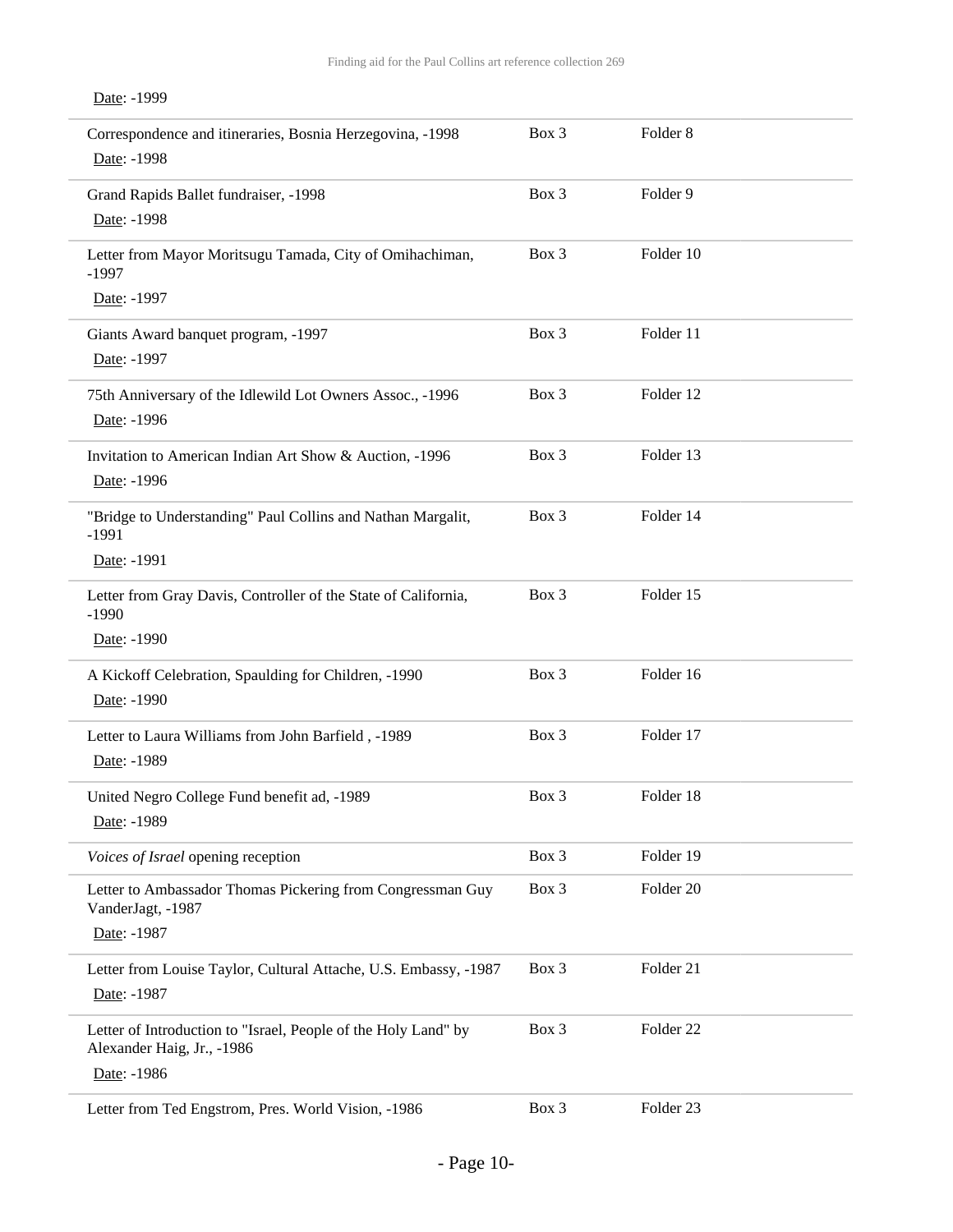#### Date: -1986

| "Kendall Paints the Town" benefit gala, -1985<br>Date: -1985                                                        | Box 3 | Folder <sub>24</sub> |  |
|---------------------------------------------------------------------------------------------------------------------|-------|----------------------|--|
| Letter from Henry Brown at Anheuser-Busch, -1985<br>Date: -1985                                                     | Box 3 | Folder <sub>25</sub> |  |
| Telegram from Coretta Scott King, -1984<br>Date: -1984                                                              | Box 3 | Folder 26            |  |
| Afro American Lay Catholic Scholarship Fund benefit, -1984<br>Date: -1984                                           | Box 3 | Folder 27            |  |
| "Summer in the City", St. Jude's Radiothon - Paul Collins as<br>Johnny Mathis, -1984<br>Date: -1984                 | Box 3 | Folder 28            |  |
| "Spokes O' The Wheel," Grand Rapids Rotary dinner - Paul<br>Collins, speaker, -1984<br>Date: -1984                  | Box 3 | Folder <sub>29</sub> |  |
| Letter from Cynthia Clair, Arts Council of Greater Grand Rapids,<br>$-1984$<br>Date: -1984                          | Box 3 | Folder 30            |  |
| "A Soldier's Play" program, Paul Collins cover design, -1984<br>Date: -1984                                         | Box 3 | Folder 31            |  |
| "Salute to Paul Collins" Scholarship Fund benefit, -1984<br>Date: -1984                                             | Box 3 | Folder 32            |  |
| America at Work invitation                                                                                          | Box 3 | Folder 33            |  |
| Letter from Paul Collins as President of the Greater Grand Rapids<br>Fund, Board of Directors, -1983<br>Date: -1983 | Box 3 | Folder 34            |  |
| Ferris State College reception invitation, -1983<br>Date: -1983                                                     | Box 3 | Folder 35            |  |
| Ferris State Omicron Delta Kappa Initiation Banquet, -1983<br>Date: -1983                                           | Box 3 | Folder 36            |  |
| Kendall School of Design Commencement program, -1983<br>Date: -1983                                                 | Box 3 | Folder 37            |  |
| Great Beautiful Black Women presented at Prospect House in<br>Celebration of it's Third Annual Debutante's Ball     | Box 3 | Folder 38            |  |
| Letter from Don Williams, Grand Rapids Job Corps Center, -1982                                                      | Box 3 | Folder 39            |  |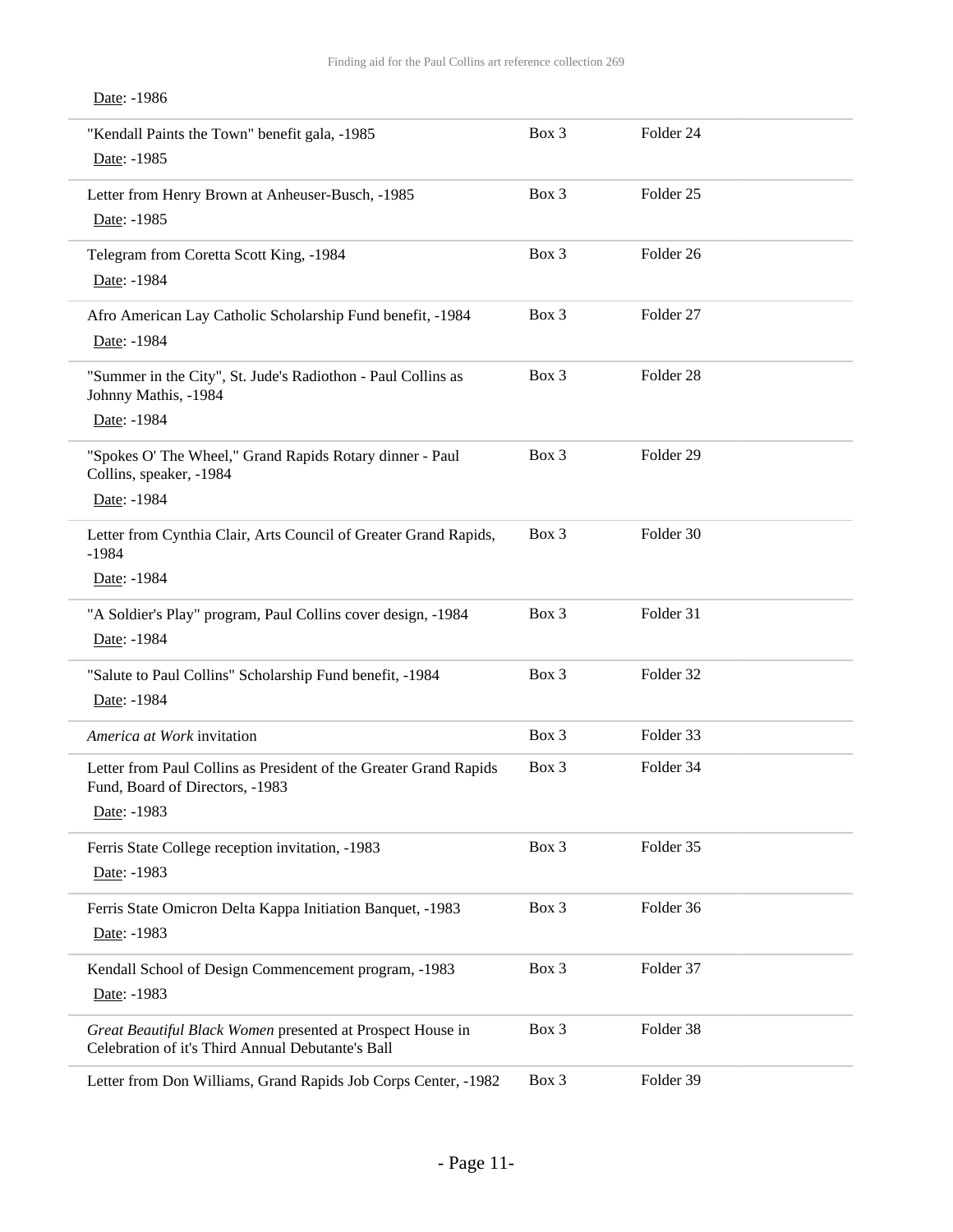#### Date: -1982

| Letter from Joe Daverman, Pine Rest Foundation, -1982<br>Date: -1982                                                 | Box 3 | Folder 40 |  |
|----------------------------------------------------------------------------------------------------------------------|-------|-----------|--|
| Letter from Diane Gunn, Kendall School of Design, -1982<br>Date: -1982                                               | Box 3 | Folder 41 |  |
| Letter from Hal Sawyer, U.S. House of Representatives, -1982<br>Date: -1982                                          | Box 3 | Folder 42 |  |
| Letter from Charles T. Fridsma, Pine Rest Christian Hospital,<br>$-1982$                                             | Box 3 | Folder 43 |  |
| Date: -1982                                                                                                          |       |           |  |
| Letter from Gerald R. Ford, -1981<br>Date: -1981                                                                     | Box 3 | Folder 44 |  |
| Gerald R. Ford Commemorative Poster Committee memorandum<br>and flyers for poster sale, -1981                        | Box 3 | Folder 45 |  |
| Date: -1981                                                                                                          |       |           |  |
| Letters from Dacho Dachoff, -1980<br>Date: -1980                                                                     | Box 3 | Folder 46 |  |
| Letter from Coretta Scott King, -1980<br>Date: -1980                                                                 | Box 3 | Folder 47 |  |
| Rosa Parks benefit program, -1979<br>Date: -1979                                                                     | Box 3 | Folder 48 |  |
| Telegram from John H. Johnson, Ebony Magazine, -1978<br>Date: -1978                                                  | Box 3 | Folder 49 |  |
| Letter from Ronley Williams at Anheuser-Busch, -1978<br>Date: -1978                                                  | Box 3 | Folder 50 |  |
| Special Olympics materials, includes correspondence from<br>Sargent and Eunice Kennedy Shriver, -1977<br>Date: -1977 | Box 3 | Folder 51 |  |
| Invitation to Gerald R. Ford mural preview, -1976<br>Date: -1976                                                     | Box 3 | Folder 52 |  |
| Letter from William Cosher at Budweiser, -1976<br>Date: -1976                                                        | Box 3 | Folder 53 |  |
| Invitation to Paul Collins American Indian Collection                                                                | Box 3 | Folder 54 |  |
| Invitation to Black Portrait of An African Journey at J.L. Hudson<br>Co., Detroit                                    | Box 3 | Folder 55 |  |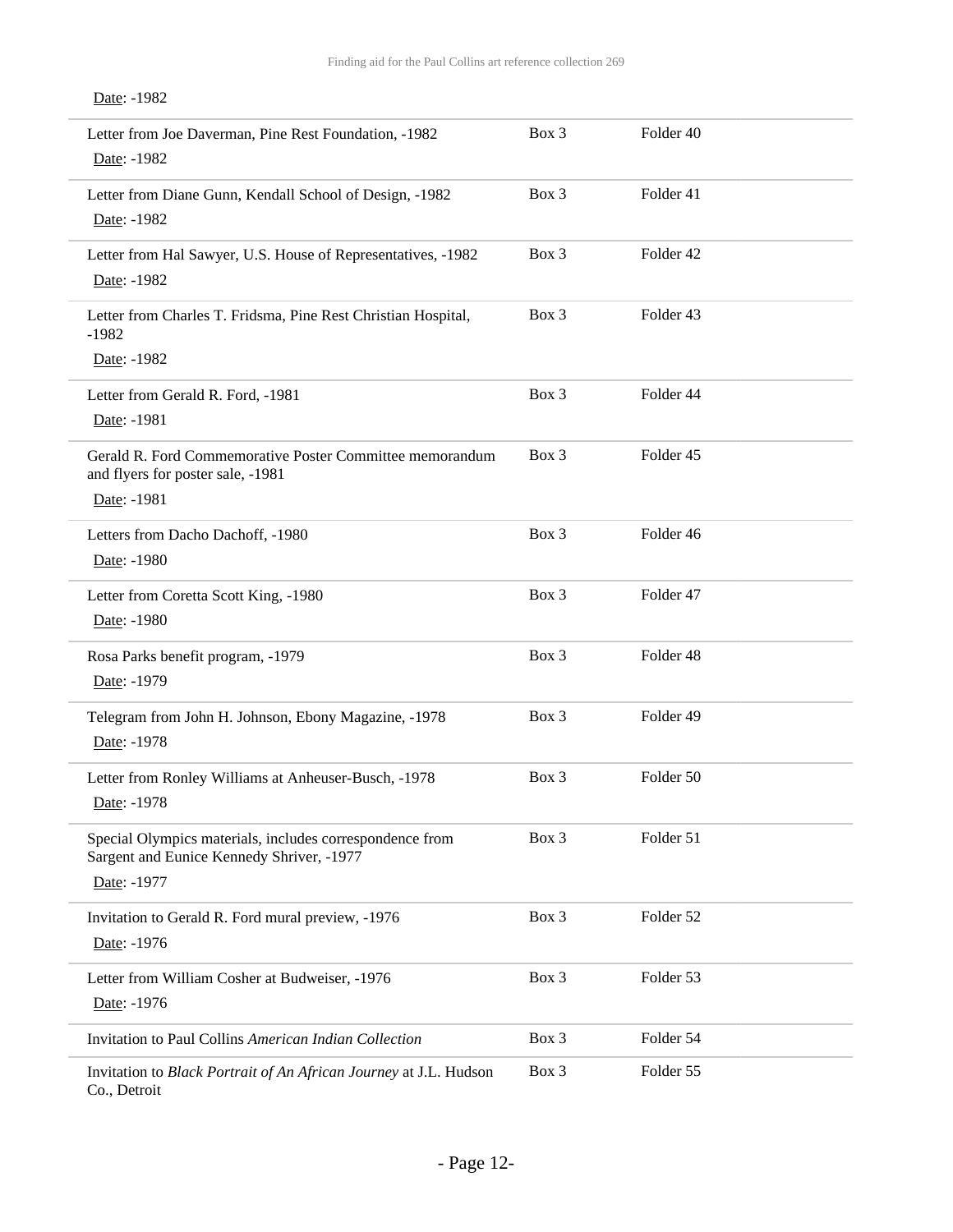| Invitation to <i>Black Portrait of An African Journey</i> at Morgan State<br>College  | $Box\ 3$ | Folder 56            |
|---------------------------------------------------------------------------------------|----------|----------------------|
| Letter from Mara Scudder, Assoc. Producer WLS-TV Chicago,<br>$-1971$                  | $Box$ 3  | Folder 57            |
| Date: -1971                                                                           |          |                      |
| Letter from Alan W. Lukens, U.S. Embassy, Dakar, Senegal,<br>$-1970$                  | $Box\ 3$ | Folder 58            |
| Date: -1970                                                                           |          |                      |
| Ad for <i>Great Beautiful Black Women</i> at The Detroit Historical<br>Society Museum | $Box\ 3$ | Folder 59            |
| Invitation to guest appearance by Paul Collins, -0000<br>Date: -0000                  | Box 3    | Folder <sub>60</sub> |
| YMCA fundraising letter signed by Paul Collins, -0000<br>Date: -0000                  | $Box$ 3  | Folder <sub>61</sub> |

#### **^** [Return to Table of Contents](#page-1-0)

# <span id="page-12-0"></span>**Books, magazines and newspaper articles, (1969-2006)**

Date [bulk]: 1969-2006

| <b>Title/Description</b>                                                                                                     | <b>Instances</b> |          |
|------------------------------------------------------------------------------------------------------------------------------|------------------|----------|
| Africa for the Africans by G. Mennen Williams, book jacket<br>artwork by Paul Collins                                        | Box 4            | folder 1 |
| My Motivational Organizer fine arts by Paul Collins                                                                          | Box 4            | folder 2 |
| In Our Hands report the the Binsfield Children's Commission,<br>cover art by Paul Collins                                    | Box 4            | folder 3 |
| The Paradox of Loyalty, edited by Julianne Malveaux and Reginna<br>A. Green, cover art by Paul Collins                       | Box 4            | folder 4 |
| Inspirational Body of Work, The Fine Art of Blue Cross Blue<br>Shield of Michigan                                            | Box 4            | folder 5 |
| The Underground Railroad, Bringing Slaves North to Freedom,<br>by Judy Monroe, cover art by Paul Collins                     | Box 4            | folder 6 |
| The Story of Harriet Tubman, by Rachel A. Koestler-Grack,<br>includes Paul Collins, "Harriet Tubman's Underground Railroad"  | Box 4            | folder 7 |
| Passages to Freedom: The Underground Railroad in History and<br>Memory, edited by David W. Blight, cover art by Paul Collins | Box 4            | folder 8 |
| Harriet Tubman, Conductor to Freedom, by Nick Healy, includes<br>Paul Collins, "Harriet Tubman's Underground Railroad"       | Box 4            | folder 9 |
| Grand Rapids Magazine, 2004-01                                                                                               | Box 5            | Folder 1 |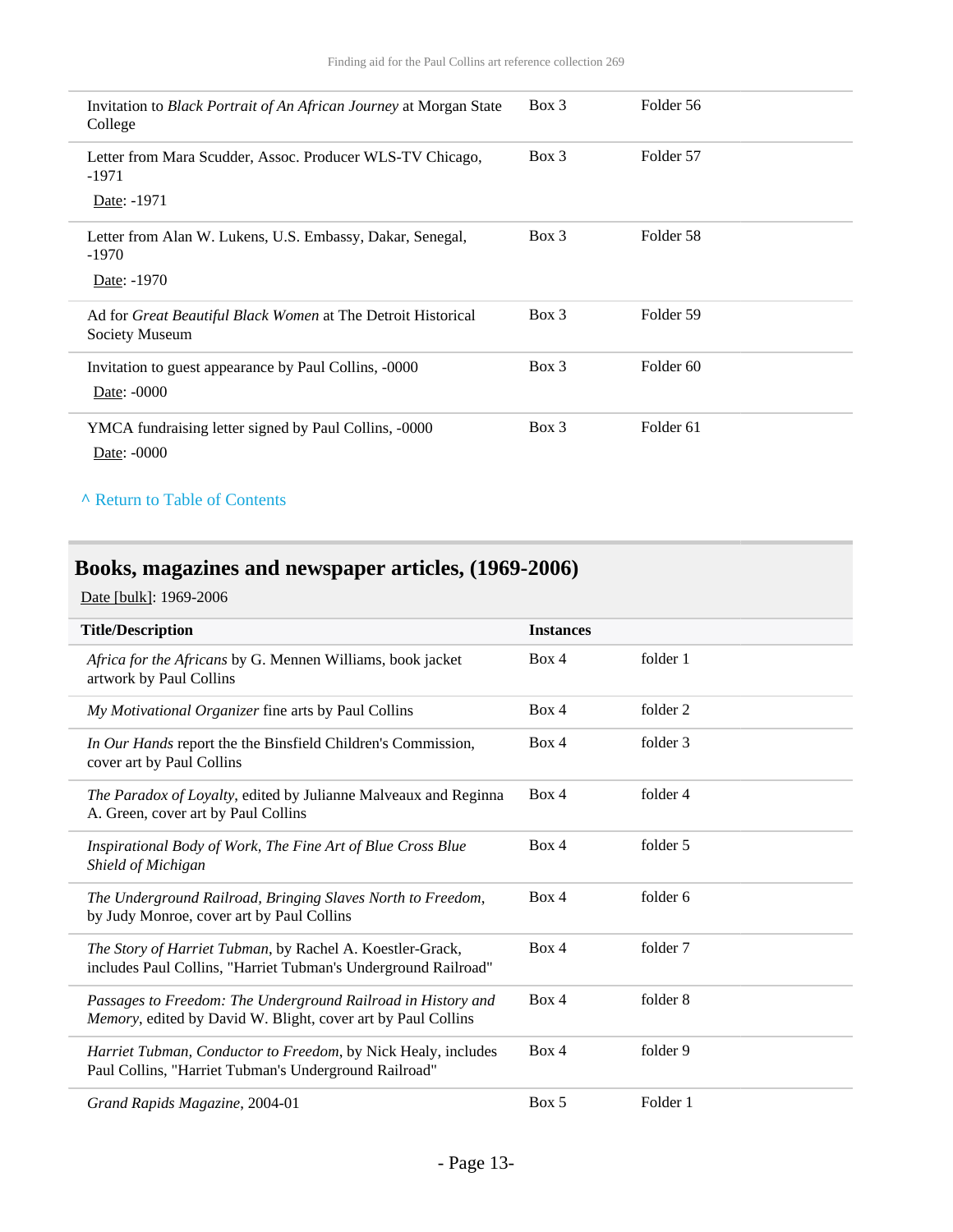Date: 2004-01

| Key Wester, 2004-04                                       | Box 5 | Folder <sub>2</sub> |  |
|-----------------------------------------------------------|-------|---------------------|--|
| Date: 2004-04                                             |       |                     |  |
| Sol Y Son, 2003-12                                        | Box 5 | Folder 3            |  |
| Date: 2003-12                                             |       |                     |  |
| Ebony, 2002-02                                            | Box 5 | Folder 4            |  |
| Date: 2002-02                                             |       |                     |  |
| African Americans You Need to Know, 2002                  | Box 5 | Folder 5            |  |
| Date: 2002                                                |       |                     |  |
| Messenger, 2002-08                                        | Box 5 | Folder 6            |  |
| Date: 2002-08                                             |       |                     |  |
| Equality, 2001-07                                         | Box 5 | Folder <sub>7</sub> |  |
| Date: 2001-07                                             |       |                     |  |
| Take Pride! Community Magazine, 2000-10-16                | Box 5 | Folder <sub>8</sub> |  |
| Date: 2000-10-16                                          |       |                     |  |
| Michigan Bar Journal, 2000-02                             | Box 5 | Folder 9            |  |
| Date: 2000-02                                             |       |                     |  |
| African American Magazine, 2000-02                        | Box 5 | Folder 10           |  |
| Date: 2000-02                                             |       |                     |  |
| Davenport University Annual Report, -2000                 | Box 5 | Folder 11           |  |
| Date: -2000                                               |       |                     |  |
| Customs - The Newsletter of the Key West Art & Historical | Box 5 | Folder 12           |  |
| Society, 2000-10<br>Date: 2000-10                         |       |                     |  |
|                                                           |       |                     |  |
| The New Crisis, 1999-07<br>Date: 1999-07                  | Box 5 | Folder 13           |  |
|                                                           |       |                     |  |
| Grand Rapids Parent, 1998-05<br>Date: 1998-05             | Box 5 | Folder 14           |  |
|                                                           |       |                     |  |
| Take Pride! Community Magazine, 1998-01<br>Date: 1998-01  | Box 5 | Folder 15           |  |
|                                                           |       |                     |  |
| Amagram, 1997-04<br>Date: 1997-04                         | Box 5 | Folder 16           |  |
|                                                           |       |                     |  |
| Grand Rapids Magazine, 1997-12<br>Date: 1997-12           | Box 5 | Folder 17           |  |
|                                                           |       |                     |  |
| Take Pride! Community Magazine, 1997-10                   | Box 5 | Folder 18           |  |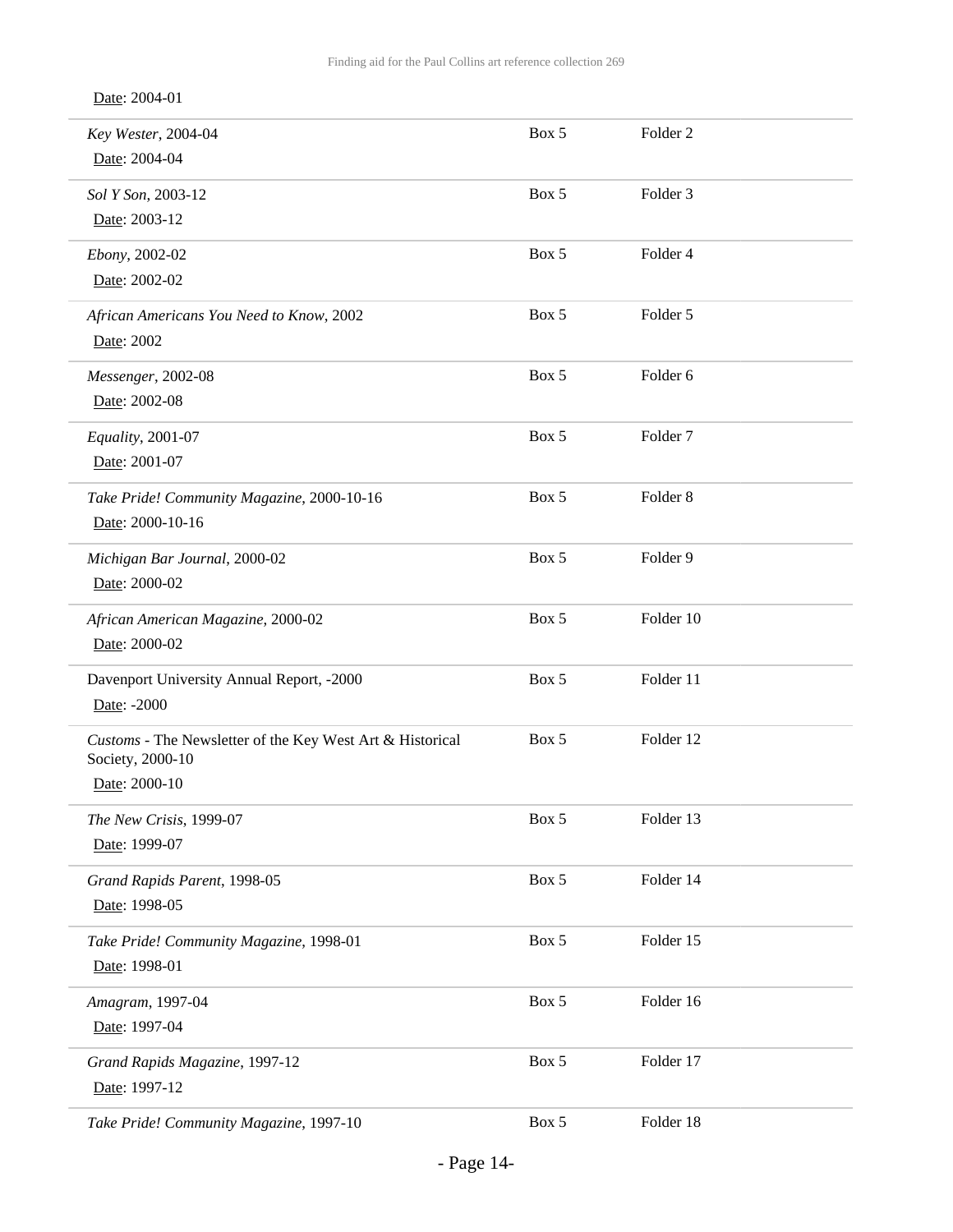| Metropolitan Foundation News, 1997-07<br>Date: 1997-07                                           | Box 5 | Folder 19           |
|--------------------------------------------------------------------------------------------------|-------|---------------------|
| Profiles of Key West, by Alma H. Bond, 1996<br>Date: 1996                                        | Box 6 | Folder 1            |
| Ebony, 1995-02<br>Date: 1995-02                                                                  | Box 6 | Folder <sub>2</sub> |
| Ebony, 1994-02<br>Date: 1994-02                                                                  | Box 6 | Folder 3            |
| Grand Rapids Parent, 1991-01<br>Date: 1991-01                                                    | Box 6 | Folder 4            |
| Grand Rapids Magazine, 1990-09<br>Date: 1990-09                                                  | Box 6 | Folder 5            |
| Preview, 1989-09<br>Date: 1989-09                                                                | Box 6 | Folder 6            |
| Insight, 1989-05-01<br>Date: 1989-05-01                                                          | Box 6 | Folder <sub>7</sub> |
| Metropolitan Parent, 1988-09<br>Date: 1988-09                                                    | Box 6 | Folder 8            |
| The Circle - The News Magazine of Omicron Delta Kappa, 1984<br>Date: 1984                        | Box 6 | Folder 9            |
| The Crucible - The Voice of the Aluminum and Brass Casting<br>Industry, 1983-11<br>Date: 1983-11 | Box 6 | Folder 10           |
| Anagram, 1983-09<br>Date: 1983-09                                                                | Box 6 | Folder 11           |
| Newsweek, 1983-06-13<br>Date: 1983-06-13                                                         | Box 6 | Folder 12           |
| People, 1983-06-20<br>Date: 1983-06-20                                                           | Box 6 | Folder 13           |
| NASA Facts, 1983-05<br>Date: 1983-05                                                             | Box 6 | Folder 14           |
| Jet, (1978-1983)<br>Date [bulk]: 1978-1983                                                       | Box 6 | Folder 15           |
| West Michigan Magazine, 1983-07                                                                  | Box 6 | Folder 16           |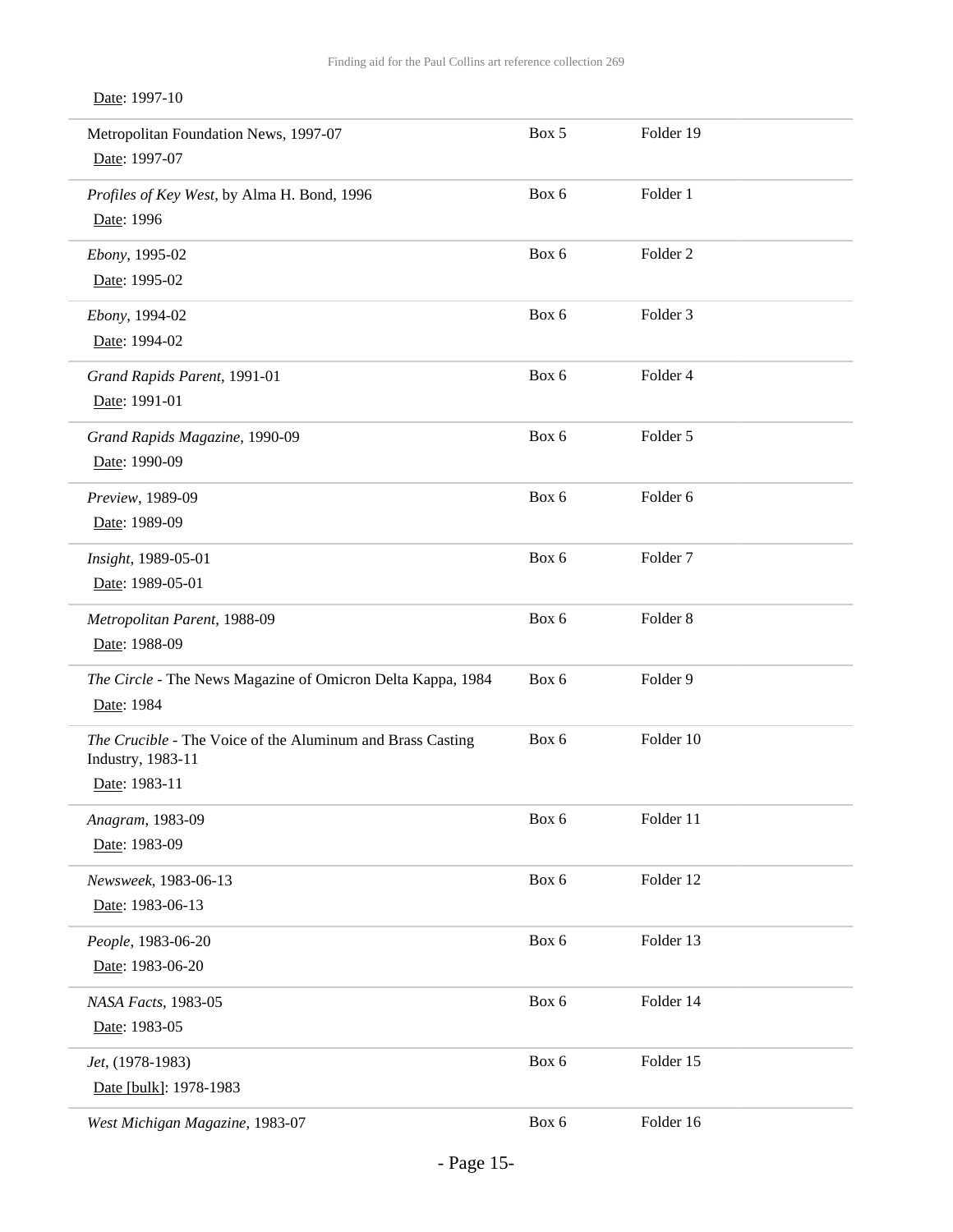### Date: 1983-07

| River Valley Elementary Roadrunners, 1982-03<br>Date: 1982-03 | Box 6 | Folder 17            |  |
|---------------------------------------------------------------|-------|----------------------|--|
| Palette Talk #47, 1981<br>Date: 1981                          | Box 6 | Folder 18            |  |
| Congressional Record, 1977-01-27<br>Date: 1977-01-27          | Box 6 | Folder 19            |  |
| Michigan Travelog, 1977-03<br>Date: 1977-03                   | Box 6 | Folder 20            |  |
| Newsweek, 1976-10-11<br>Date: 1976-10-11                      | Box 6 | Folder 21            |  |
| Grand Rapids Magazine, 1976-12<br>Date: 1976-12               | Box 6 | Folder <sub>22</sub> |  |
| American Artist, 1976-04<br>Date: 1976-04                     | Box 6 | Folder 23            |  |
| Accent, 1976-01<br>Date: 1976-01                              | Box 6 | Folder 24            |  |
| Gospel Films 35th Anniversary Million Dollar Drive            | Box 6 | Folder <sub>25</sub> |  |
| Literature and Language textbook excerpt                      | Box 6 | Folder 26            |  |
| Newspaper articles - various, 1980<br>Date: 1980              | Box 7 | Folder 1-7           |  |
| Newspaper articles - various, 1979<br>Date: 1979              | Box 7 | Folder 8-15          |  |
| Newspaper articles - various, 1978<br>Date: 1978              | Box 7 | Folder 16-18         |  |
| Newspaper articles - various, 1977<br>Date: 1977              | Box 7 | Folder 19-23         |  |
| Newspaper articles - various, 1976<br>Date: 1976              | Box 7 | Folder 24-41         |  |
| Newspaper articles - various, 1975<br>Date: 1975              | Box 7 | Folder 42-48         |  |
| Grand Rapids Press articles, 1974<br>Date: 1974               | Box 7 | Folder 49-50         |  |
| The Michigan Chronicle article, 1973                          | Box 7 | Folder 51            |  |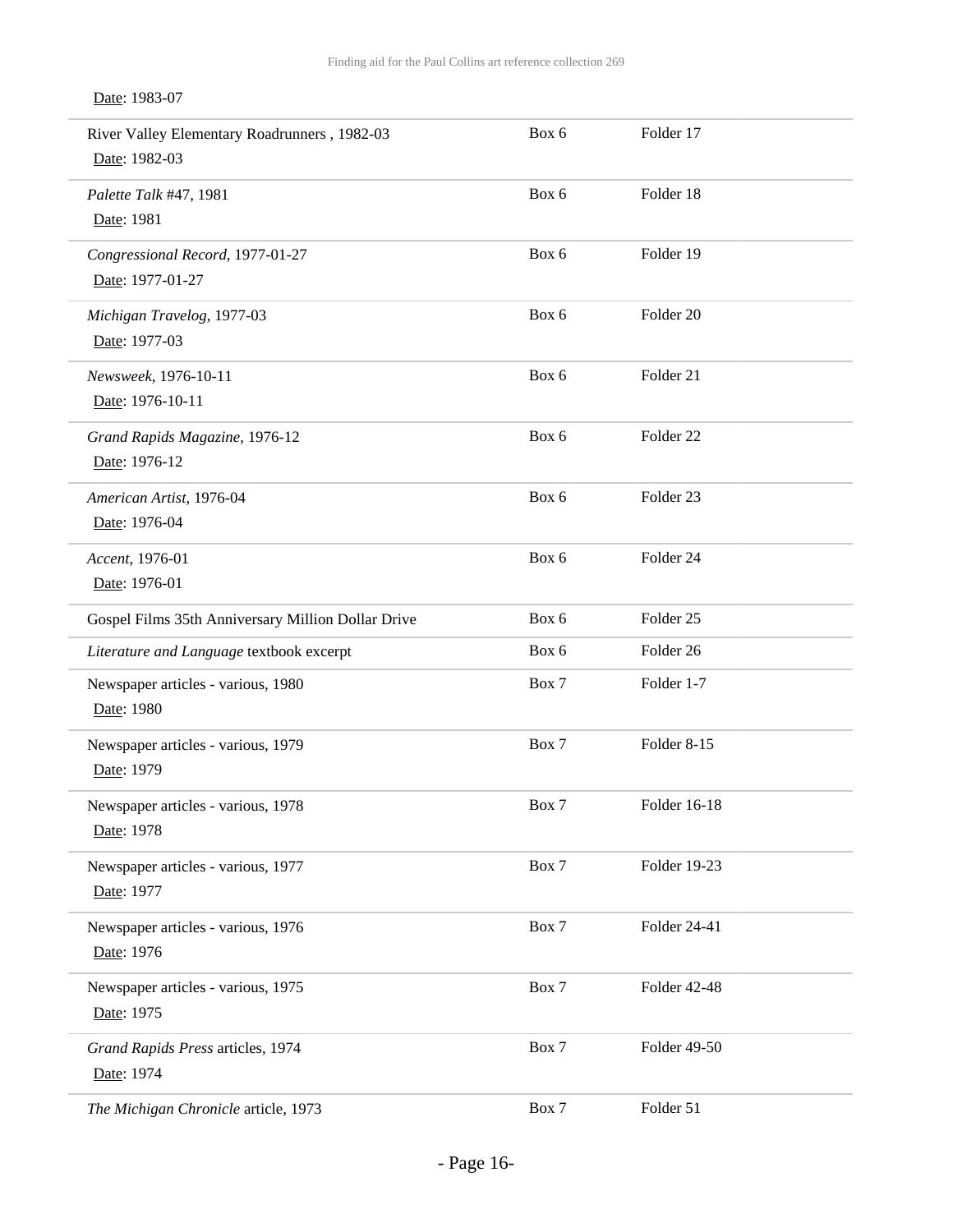| Union Star, Albany NY - article, 1972<br>Date: 1972                                         | Box 7 | Folder 52           |  |
|---------------------------------------------------------------------------------------------|-------|---------------------|--|
| Newspaper articles - various, 1971<br>Date: 1971                                            | Box 7 | Folder 53-58        |  |
| Grand Rapids Press article, 1970<br>Date: 1970                                              | Box 7 | Folder 59           |  |
| Newspaper articles - various, 1969<br>Date: 1969                                            | Box 7 | Folder 60-63        |  |
| Grand Rapids Press article, 1968<br>Date: 1968                                              | Box 7 | Folder 64           |  |
| Grand Rapids Press article, 1967<br>Date: 1967                                              | Box 7 | Folder 65           |  |
| Undated newspaper articles                                                                  | Box 7 | Folder 66-75        |  |
| The Grand Rapids Times article, 2004<br>Date: 2004                                          | Box 8 | Folder 1            |  |
| keysnews.com article, 2003<br>Date: 2003                                                    | Box 8 | Folder <sub>2</sub> |  |
| Newspaper articles - various, 2002<br>Date: 2002                                            | Box 8 | Folder 3-5          |  |
| The Grand Rapids Times article, 2001<br>Date: 2001                                          | Box 8 | Folder 6            |  |
| Newspaper articles - various, 2000<br>Date: 2000                                            | Box 8 | Folder 7-9          |  |
| Newspaper articles - various, 1999<br>Date: 1999                                            | Box 8 | Folder 10-12        |  |
| Newspaper articles - various, 1998<br>Date: 1998                                            | Box 8 | Folder 13-23        |  |
| Newspaper articles - various, 1996<br>Date: 1996                                            | Box 8 | Folder 24-26        |  |
| The CNA News, the newsletter of the Creston Neighborhood<br>Association, 1995<br>Date: 1995 | Box 8 | Folder 27           |  |
| Candence article, 1993                                                                      | Box 8 | Folder 28           |  |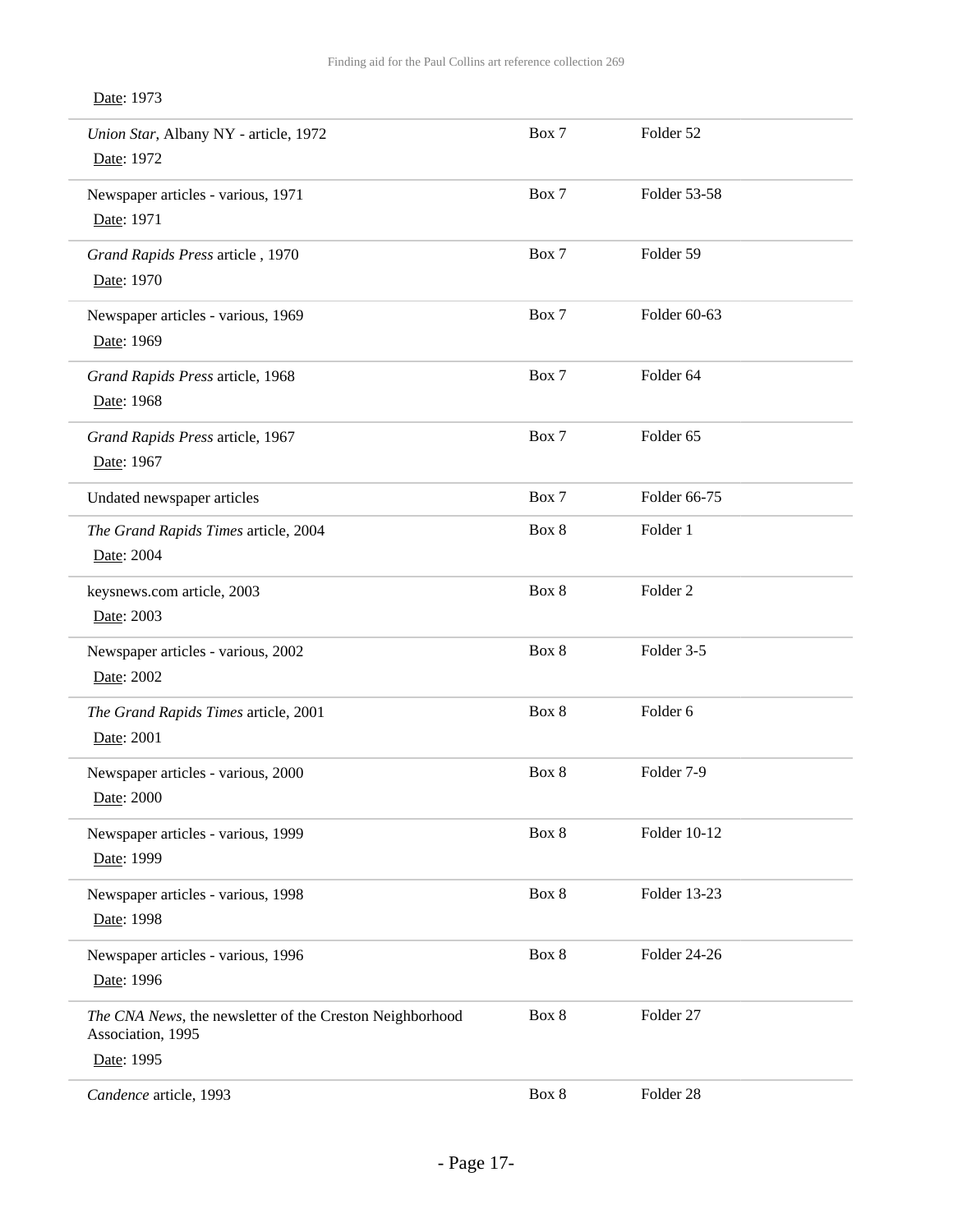| Candence article, 1991<br>Date: 1991                                | Box 8 | Folder 29           |
|---------------------------------------------------------------------|-------|---------------------|
| Newspaper articles - various, 1989<br>Date: 1989                    | Box 8 | Folder 30-31        |
| Newspaper articles - various, 1988<br>Date: 1988                    | Box 8 | Folder 32-33        |
| North Kent Advance article, 1987<br>Date: 1987                      | Box 8 | Folder 34           |
| Grand Rapids Press article, 1986<br>Date: 1986                      | Box 8 | Folder 35           |
| Grand Rapids Press article, 1985<br>Date: 1985                      | Box 8 | Folder 36           |
| Newspaper articles - various, 1984<br>Date: 1984                    | Box 8 | Folder 37-39        |
| Newspaper articles - various, 1983<br>Date: 1983                    | Box 8 | Folder 40-57        |
| Newspaper articles - various, 1982<br>Date: 1982                    | Box 8 | Folder 58-62        |
| Newspaper articles - various, 1981<br>Date: 1981                    | Box 8 | Folder 63-76        |
| Grand Rapids Press article, 2007-12-01<br>Date: 2007-12-01          | Box 9 | Folder 1            |
| Paradise this Week articles, (1995-2005)<br>Date [bulk]: 1995-2005  | Box 9 | Folder <sub>2</sub> |
| Grand Rapids Press article, 2005-04-19<br>Date: 2005-04-19          | Box 9 | Folder 3            |
| Newspaper articles - various, (2000-2004)<br>Date [bulk]: 2000-2004 | Box 9 | Folder 4            |
| Detroit News article, 2003-09-28<br>Date: 2003-09-28                | Box 9 | Folder 5            |
| Grand Rapids Press articles, (2002-2003)<br>Date [bulk]: 2002-2003  | Box 9 | Folder 6            |
| Grand Rapids Press article, 2002-01-04                              | Box 9 | Folder <sub>7</sub> |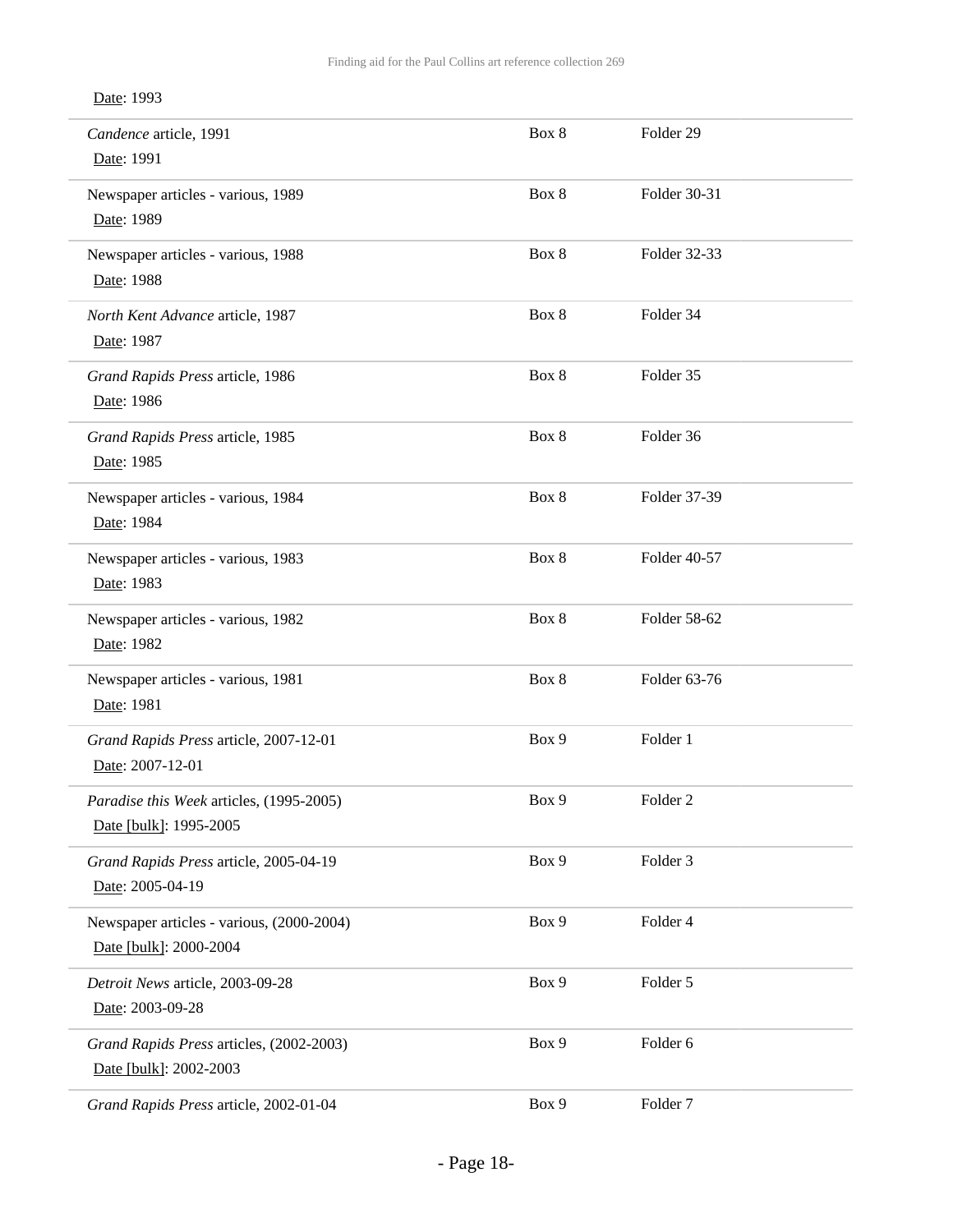#### Date: 2002-01-04

| Newspaper articles - various, (1990-1999)<br>Date [bulk]: 1990-1999 | Box 9 | folder 8             |
|---------------------------------------------------------------------|-------|----------------------|
| Newspaper articles - various, (1980-1989)<br>Date [bulk]: 1980-1989 | Box 9 | folder 9             |
| Grand Rapids Press article, 1989-04-05<br>Date: 1989-04-05          | Box 9 | folder 10            |
| Grand Rapids Press article, 1988-04-14<br>Date: 1988-04-14          | Box 9 | Folder 11            |
| Grand Rapids Press article, 1984-12-01<br>Date: 1984-12-01          | Box 9 | Folder 12            |
| Grand Rapids Press articles, 1983<br>Date: 1983                     | Box 9 | folder 13-14         |
| Grand Rapids Press article, 1982<br>Date: 1982                      | Box 9 | folder 15-16         |
| Grand Rapids Press articles, 1981<br>Date: 1981                     | Box 9 | folder 17-18         |
| Grand Rapids Press articles, 1980<br>Date: 1980                     | Box 9 | folder 19-20         |
| Newspaper articles - various, (1970-1979)<br>Date [bulk]: 1970-1979 | Box 9 | folder 21            |
| Grand Rapids Press articles, 1978<br>Date: 1978                     | Box 9 | Folder 22-25         |
| Grand Rapids Press article, 1977-12-04<br>Date: 1977-12-04          | Box 9 | Folder <sub>26</sub> |
| Grand Rapids Press articles, 1976<br>Date: 1976                     | Box 9 | Folder 27-28         |
| Grand Rapids Press articles, 1975<br>Date: 1975                     | Box 9 | Folder 29-31         |
| Newspaper articles - various, 1973<br>Date: 1973                    | Box 9 | folder 32-34         |
| Newspaper articles - various, 1971<br>Date: 1971                    | Box 9 | Folder 35-37         |
| Grand Rapids Press article, 1969-10-26                              | Box 9 | folder 38            |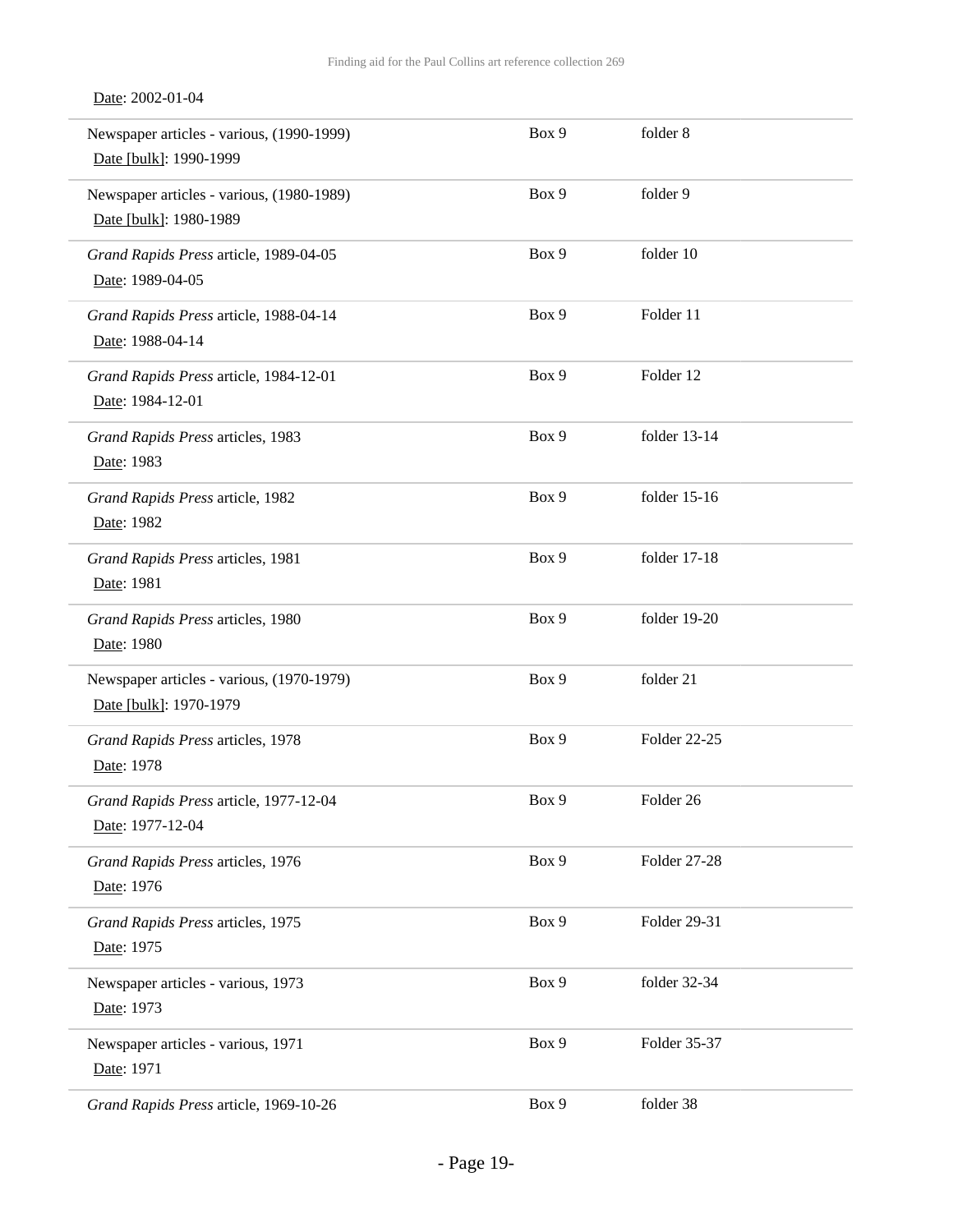Date: 1969-10-26

| The Community Voice/La Voz, 2004-05<br>Date: 2004-05                                                      | Box 10        | Folder 1            |
|-----------------------------------------------------------------------------------------------------------|---------------|---------------------|
| Grand Rapids Magazine, 2004-11<br>Date: 2004-11                                                           | <b>Box 10</b> | Folder <sub>2</sub> |
| Paint, Spring, 2003<br>Date: 2003                                                                         | Box 10        | Folder <sub>3</sub> |
| The Detroit News article, 2003-09-28<br>Date: 2003-09-28                                                  | <b>Box 10</b> | Folder 4            |
| The Citizen article, 2002-08-18<br>Date: 2002-08-18                                                       | Box 10        | Folder 5            |
| The Grand Rapids Press article, 2001-01-07<br>Date: 2001-01-07                                            | <b>Box 10</b> | Folder 6            |
| Muslim Journal, 2001-12-28<br>Date: 2001-12-28                                                            | Box 10        | Folder <sub>7</sub> |
| Solares Hill, 2000-10-13<br>Date: 2000-10-13                                                              | Box 10        | Folder <sub>8</sub> |
| Martin Luther King, Jr. Birthday celebration poster, -2000<br>Date: -2000                                 | Box 10        | Folder 9            |
| West Michigan Arts and Ideas: Freeman, 2000-06<br>Date: 2000-06                                           | Box 10        | Folder 10           |
| Alabama the River State A collection of historical essays<br>exploring Alabama rivers, 1998<br>Date: 1998 | Box 10        | Folder 11           |
| Mainichi Daily News, 1997-02-25<br>Date: 1997-02-25                                                       | <b>Box 10</b> | Folder 12           |
| Choices, 1991-11<br>Date: 1991-11                                                                         | Box $10$      | Folder 13           |
| The Jewish Journal of Greater Los Angeles, 1990-11-23<br>Date: 1990-11-23                                 | Box $10$      | Folder 14           |
| Grand Rapids Art Museum Calendar, 1988<br>Date: 1988                                                      | <b>Box 10</b> | Folder 15           |
| Cadence East Grand Rapids, 1984-12-5<br>Date: 1984-12-5                                                   | <b>Box 10</b> | Folder 16           |
| The Washington Times, 1983-05-20                                                                          | Box $10\,$    | Folder 17           |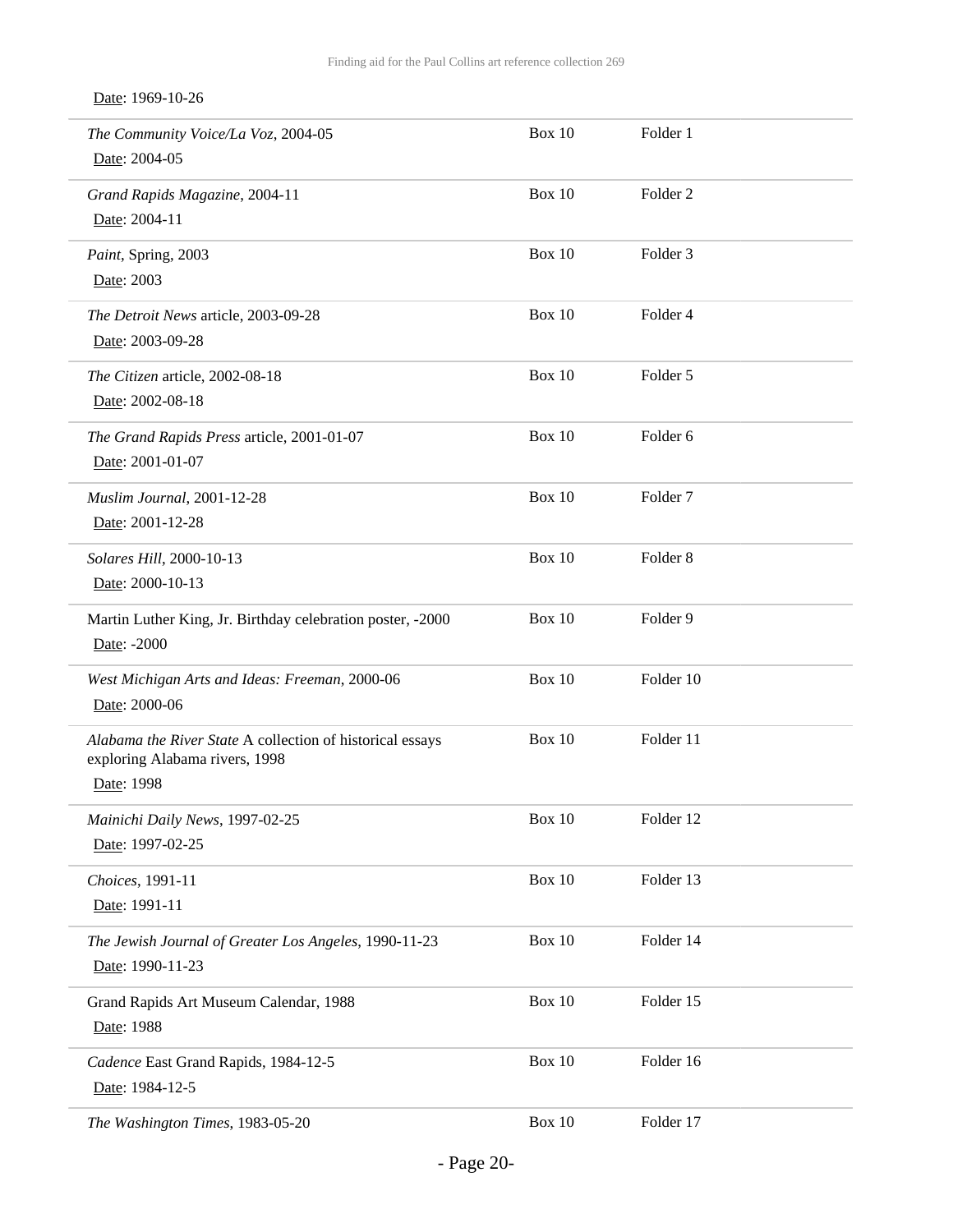#### Date: 1983-05-20

| The Detroit News article, 1983-09-14                                | Box 10        | Folder 18            |  |
|---------------------------------------------------------------------|---------------|----------------------|--|
| Date: 1983-09-14                                                    |               |                      |  |
| Newspaper articles - various, (1971-1979)                           | <b>Box 10</b> | Folder 19            |  |
| Date [bulk]: 1971-1979                                              |               |                      |  |
| The Michigan Chronicle, 1979-11-03                                  | Box 10        | Folder 20            |  |
| Date: 1979-11-03                                                    |               |                      |  |
| Great Kings of Africa, Ebony ad, 1976-12                            | <b>Box 10</b> | Folder 21            |  |
| Date: 1976-12                                                       |               |                      |  |
| Accent, 1975-03-08                                                  | Box 10        | Folder <sub>22</sub> |  |
| Date: 1975-03-08                                                    |               |                      |  |
| Ebony, 1973                                                         | Box 10        | Folder <sub>23</sub> |  |
| Date: 1973                                                          |               |                      |  |
| Grand Rapids Press article South Middle School mural,<br>1969-03-02 | Box 10        | Folder 24            |  |
| Date: 1969-03-02                                                    |               |                      |  |
| Paul and the President, Portrait of a Friendship, 1977              | <b>Box 10</b> | Folder <sub>25</sub> |  |
| Date: 1977                                                          |               |                      |  |
| Buster Mathis vs. Muhammad Ali ad poster, 1971-11-17                | Box 10        | Folder <sub>26</sub> |  |
| Date: 1971-11-17                                                    |               |                      |  |
| Fools Crow record album                                             | Box 11        | Folder 1             |  |
| Gerald R. Ford mural prints, -1976                                  | Box 11        | Folder <sub>2</sub>  |  |
| Date: -1976                                                         |               |                      |  |
| Japanese publications, (1992-1997)                                  | Box 11        | Folder <sub>3</sub>  |  |
| Date [bulk]: 1992-1997                                              |               |                      |  |
| Newspaper article - various, (1980-1981)                            | Box 11        | Folder 4             |  |
| Date [bulk]: 1980-1981                                              |               |                      |  |
| Newspaper article - various, (1970-1979)                            | Box 11        | Folder 5             |  |
| Date [bulk]: 1970-1979                                              |               |                      |  |
|                                                                     |               |                      |  |

**^** [Return to Table of Contents](#page-1-0)

# <span id="page-20-0"></span>**Photographs, (1970-2002)**